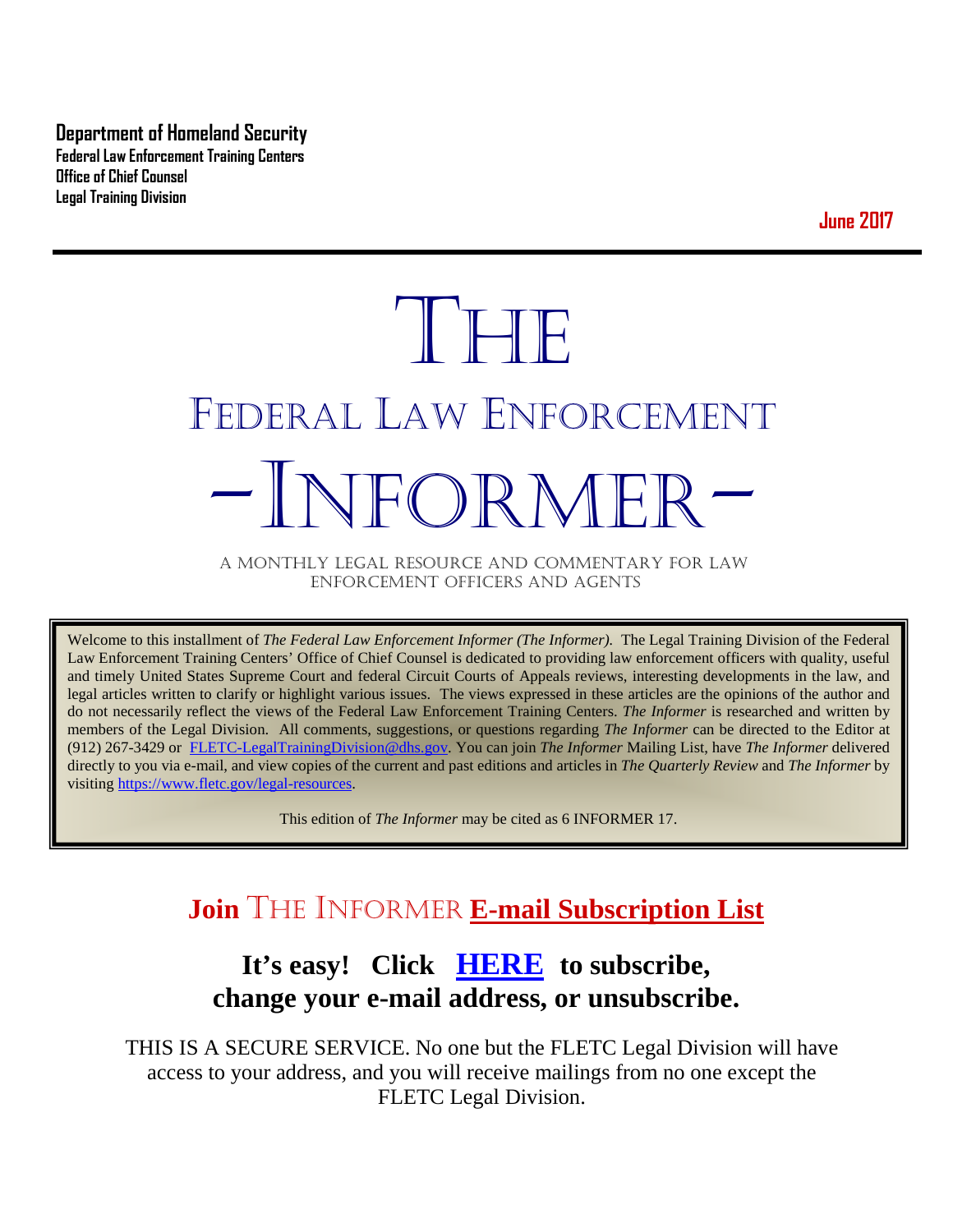# **The Informer – June <sup>2017</sup>**

# **Article:**

| By Henry W. McGowen, Attorney Advisor / Senior Instructor, Office of Chief Counsel, Legal<br>Division, Artesia, New Mexico.                                                                                                                                                                                                                                                        |
|------------------------------------------------------------------------------------------------------------------------------------------------------------------------------------------------------------------------------------------------------------------------------------------------------------------------------------------------------------------------------------|
| <b>Case Summaries</b>                                                                                                                                                                                                                                                                                                                                                              |
| <b>United States Supreme Court</b>                                                                                                                                                                                                                                                                                                                                                 |
| Cty. of Los Angeles v. Mendez: Whether the Ninth Circuit's provocation rule was<br>in conflict with <b>Graham v. Connor</b> regarding the manner in which a claim of excessive                                                                                                                                                                                                     |
| <b>Honeycutt v. United States:</b> Whether forfeiture pursuant to 21 U.S.C. § 853(a)(1)                                                                                                                                                                                                                                                                                            |
| <b>Hernandez v. Mesa:</b> Whether the plaintiffs could sue a Border Patrol agent under Bivens,                                                                                                                                                                                                                                                                                     |
| <b>Circuit Courts of Appeals</b>                                                                                                                                                                                                                                                                                                                                                   |
| <b>First Circuit</b>                                                                                                                                                                                                                                                                                                                                                               |
| United States v. Almonte-Báez: Whether the officers' warrantless entry into the<br>defendant's apartment was supported by exigent circumstances (destruction of evidence)12                                                                                                                                                                                                        |
| <b>United States v. Diaz-Rosado:</b> Whether the defendant's written confession was voluntary13                                                                                                                                                                                                                                                                                    |
| <b>United States v. Ramdihall; United States v. Hillaire:</b> Whether an 82-minute detention<br>was reasonable, the voluntariness of the defendant's consent to search, whether a trooper<br>established reasonable suspicion to detain the defendant after completing a traffic ticket,<br>and whether the warrantless swiping of credit cards through a card reader was lawful14 |
| <b>Second Circuit</b>                                                                                                                                                                                                                                                                                                                                                              |
| <b>United States v. Lyle:</b> Whether an unauthorized and unlicensed driver of a rental car                                                                                                                                                                                                                                                                                        |
| <b>United States v. Ulbricht:</b> Whether the government could collect IP address information<br>through the use of pen register / trap and trace orders under Title 18 U.S.C. $\S$ \$ 3121-3127,<br>and whether warrants to search the defendant's laptop computer and electronic media                                                                                           |
| <b>Fifth Circuit</b>                                                                                                                                                                                                                                                                                                                                                               |
| <b>United States v. Wallace:</b> Whether suppression of evidence was a remedy available for an<br>alleged violation of a pen register / trap and trace order, and whether it was lawful for the                                                                                                                                                                                    |

government to obtain real-time GPS location of the defendant's cell phone (prospective cell site data) with a *§2703(d)* court order rather than a search warrant based on probable cause..........**[18](#page-17-1)**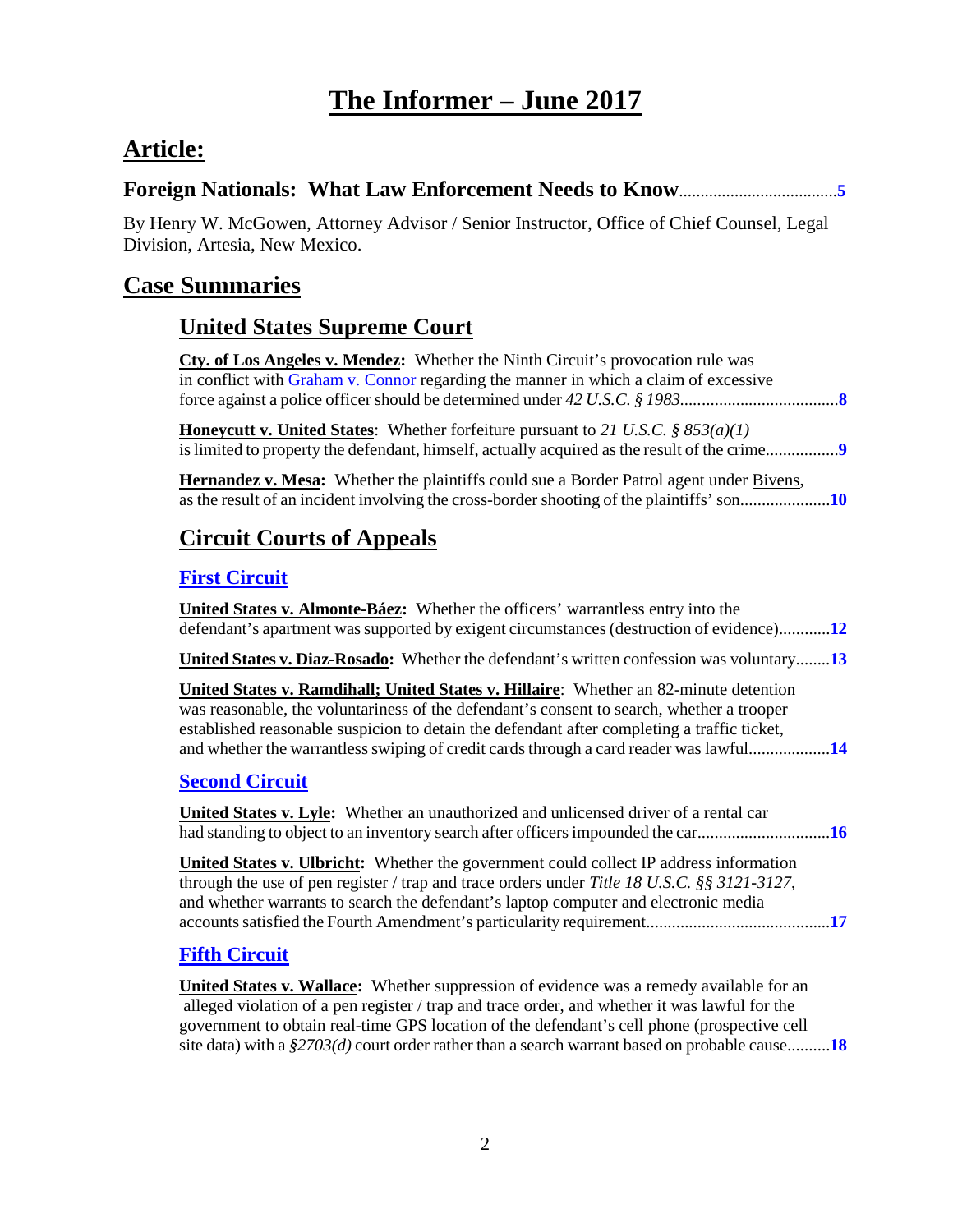#### **[Sixth Circuit](#page-18-0)**

| <b>United States v. Dunning:</b> Whether an officer was required to include the source code<br>in his search warrant affidavit from a software program that identified IP addresses that |
|------------------------------------------------------------------------------------------------------------------------------------------------------------------------------------------|
| <b>Seventh Circuit</b>                                                                                                                                                                   |
| <b>United States v. Radford:</b> Whether the defendant was seized for Fourth Amendment<br>purposes while being questioned by an officer on a train, and whether the defendant's          |
| <b>Ninth Circuit</b>                                                                                                                                                                     |
| <b>S. B. v. County of San Diego:</b> Whether an officer was entitled to qualified immunity                                                                                               |
| <b>Tenth Circuit</b>                                                                                                                                                                     |
| United States v. Morgan: Whether an officer exceeded the scope of the traffic stop when<br>he asked the defendant for identification, ordered him off his bicycle, tackled the defendant |
| <b>Eleventh Circuit</b>                                                                                                                                                                  |
| Jones v. Fransen: Whether a K-9 officer used excessive force in violation of the Fourth<br>Amendment when he released his canine to locate the plaintiff, and whether the plaintiff      |
| $\bullet$ $\bullet$                                                                                                                                                                      |

#### **FLETC Informer Webinar Series**

#### **1. Thursday July 6, 2017 (1:00 p.m. Mountain Daylight Time)**

**Live Webinar:** Foreign Nationals and Law Enforcement Officers (1-hour)

Presented by Henry W. McGowen – Attorney-Advisor / Senior Instructor Federal Law Enforcement Training Centers, Artesia, New Mexico.

This webinar will discuss issues law enforcement officers face when they encounter foreign national suspects, to include diplomats and those without diplomatic status.

To participate in this webinar: **<https://share.dhs.gov/artesia/>**

#### ♦

#### **2. Tuesday July 11, 2017 (1:00 p.m. Eastern Daylight Time)**

**Live Webinar:** The Law on Drones in the United States (2-hours)

Presented by Robert H. Cauthen, Attorney-Advisor / Assistant Division Chief, Federal Law Enforcement Training Centers, Glynco, Georgia.

♦

To participate in this webinar: **<https://share.dhs.gov/informer>**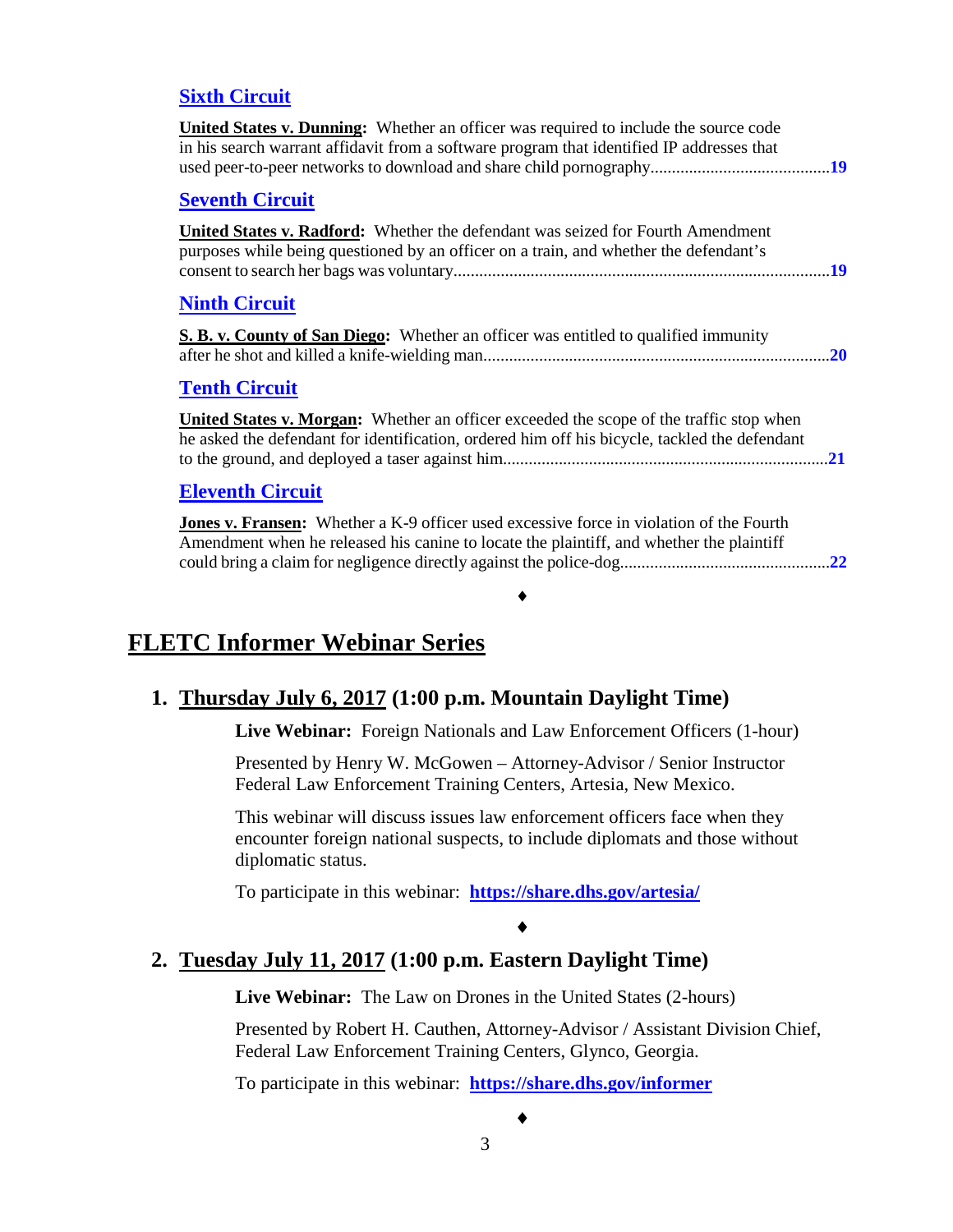#### **3. Wednesday July 26, 2017 (11 a.m. Mountain Daylight Time)**

**Live Webinar:** Advanced Affidavit Writing (1-hour)

Presented by Michelle M. Heldmyer, Attorney-Advisor / Senior Instructor, Federal Law Enforcement Training Centers, Artesia, New Mexico.

This webinar will review the components of search warrant and arrest warrant affidavits, while providing practical tips and guidance on how law enforcement officers can work effectively with their prosecutors to draft these documents.

To participate in this webinar: **<http://share.dhs.gov/artesia/>**

#### **4. Wednesday July 26, 2017 (1:30 p.m. Mountain Daylight Time)**

**Live Webinar:** The Assimilative Crimes Act (ACA) and the Violence Against Women Reauthorization Act of 2013 (VAWA) (1-hour)

♦

Presented by Robert Duncan, Attorney-Advisor / Senior Instructor, Federal Law Enforcement Training Centers, Artesia, New Mexico.

To participate in this webinar: **<http://share.dhs.gov/indianlaw/>**

#### ♦

♦

#### **Visit<https://share.dhs.gov/informer> for any additional live webinars, rewind replays or Bruce's Brown Bag webinars that might be offered in July.**

## **Virtual Symposium – July 24 and 25, 2017**

The Federal Law Enforcement Training Centers and partner organizations are sponsoring an interactive virtual continuing legal education (CLE) training conference to develop and enhance knowledge of agency/component missions, emerging areas of law, and new developments in training. The virtual conference will be held on July 24 and 25, 2017, from 10:30 a.m. EDT to 4:00 p.m. EDT and can be accessed by visiting **<http://share.dhs.gov/symposium>**. Registration is not required. Attendees with a HSIN login may use existing credentials. Attendees without a HSIN login may log in as a guest. Please contact Tammy Fields at **[tammy.fields@fletc.dhs.gov](mailto:tammy.fields@fletc.dhs.gov)** or Robert Duncan at **[robertduncan@fletc.dhs.gov](mailto:robertduncan@fletc.dhs.gov)** for more information.

#### ♦

## **To participate in a FLETC Informer Webinar / Virtual Symposium**

- 1. Click on the link to access the Homeland Security Information Network (HSIN).
- 2. If you have a HSIN account, enter with your login and password information.
- 3. If you do not have a HSIN account click on the button next to "Enter as a Guest."
- 4. Enter your name and click the "Enter" button.
- 5. You will now be in the meeting room and will be able to participate in the event.
- 6. Even though meeting rooms may be accessed before an event, there may be times when a meeting room is closed while an instructor is setting up the room.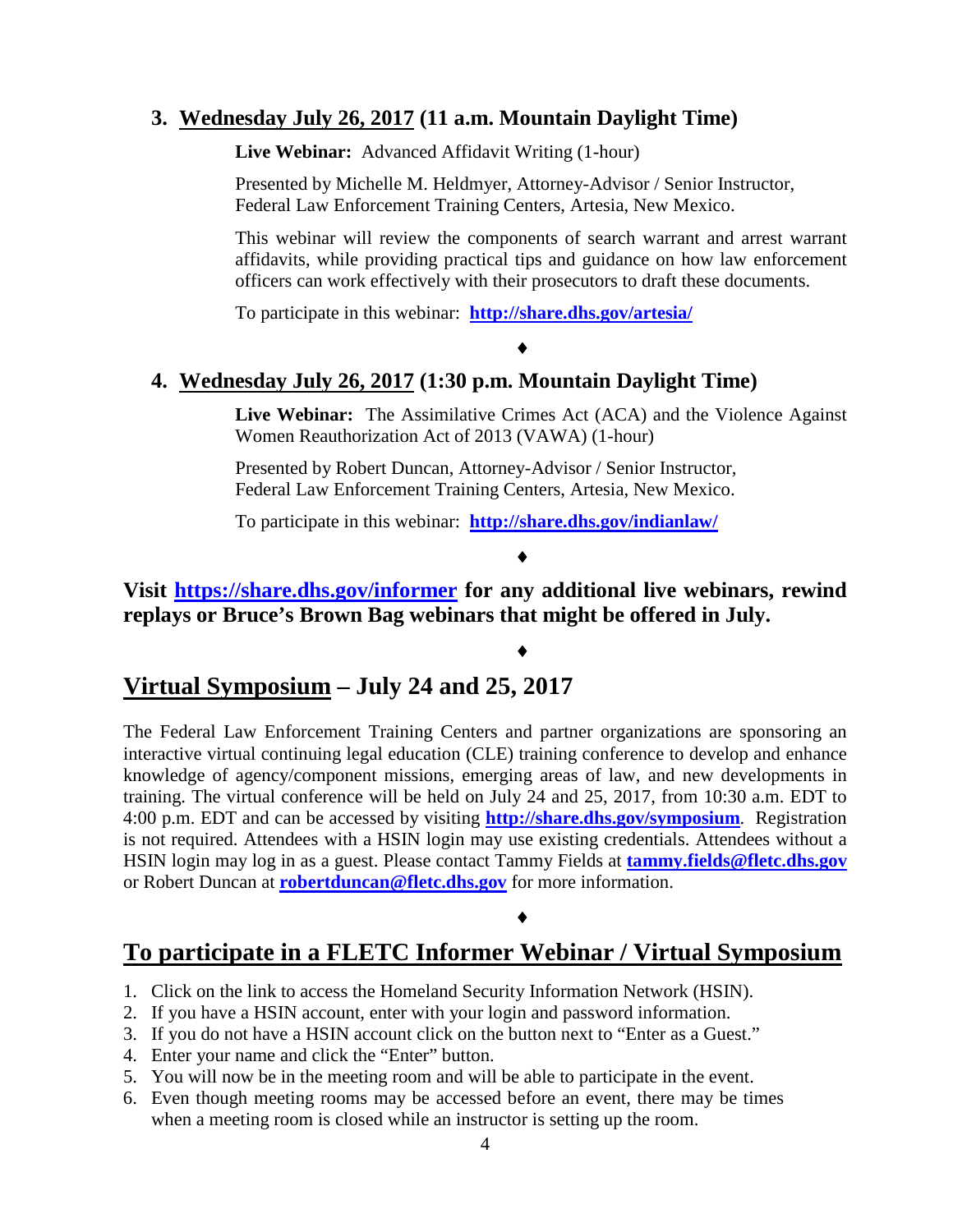## <span id="page-4-0"></span>**Foreign Nationals: What Law Enforcement Needs to Know**

By

Henry W. McGowen Attorney Advisor / Senior Instructor Office of Chief Counsel Federal Law Enforcement Training Centers Artesia, New Mexico

#### *Introduction*

Do you ever come into contact with non-U.S. citizens in your line of work? Millions of foreign nationals are in the U.S. right now, so chances are if you have not, you will. The United States is a desirable destination for a great number of people around the world. While working overseas before joining FLETC, I discovered almost everyone I met wanted to visit the U.S.; some even wanted to move here. People come to our country for a variety of reasons: business, tourism, diplomatic missions, family visits, American citizenship, and even some involved in criminal activity. While most foreign nationals in the U.S. are law-abiding, some do get into trouble (some by accident and some on purpose). Those of us working in the U.S. criminal justice system – Federal, State and Tribal – need to know what to do with these individuals when they break the laws of our country.

Generally, we may encounter two main categories of foreign national suspects: those with diplomatic status and those without. And as you might guess, different rules apply to each category of suspect. This article explores some important rules for both diplomats and non-diplomats.

In order to know how to handle different foreign national suspects, let's first look at where these rules came from. Two international conventions address these types of foreign visitors: the Vienna Convention on Diplomatic Relations<sup>[1](#page-4-1)</sup> (dealing as you might suspect with diplomats) and the Vienna Convention on Consular Relations<sup>[2](#page-4-2)</sup> (dealing with all other foreign nationals). Both were written and adopted under the umbrella of the United Nations. The U.S. has signed both and, as such, have agreed to abide by their terms.

#### *Dealing with Diplomats*

We all have heard of diplomatic immunity (which is great to have if you can get it!); however, you may have wondered where it came from and why special rules apply to diplomats. The Vienna Convention on Diplomatic Relations was adopted on 14 April 1961 by the United Nations Conference on Diplomatic Intercourse and Immunities held in Vienna, Austria. The requirements of this convention entered into force in the U.S. in 1972.<sup>[3](#page-4-3)</sup>

We have sent diplomats around the world to represent the U.S. in foreign relations with other nations. They need protection from interference with their role as representatives of the U.S. through detentions, arrests or prosecutions. In turn, we offer the same protection to diplomats from other countries working in the U.S.

<span id="page-4-1"></span>

<span id="page-4-3"></span><span id="page-4-2"></span>

<sup>&</sup>lt;sup>1</sup> [http://legal.un.org/avl/pdf/ha/vcdr/vcdr\\_e.pdf.](http://legal.un.org/avl/pdf/ha/vcdr/vcdr_e.pdf) <sup>2</sup> [http://legal.un.org/avl/pdf/ha/vccr/vccr\\_e.pdf.](http://legal.un.org/avl/pdf/ha/vccr/vccr_e.pdf) <sup>3</sup> This was followed up with the Diplomatic Relations Act in 1978, which codified these issues (22 U.S.C. § 245).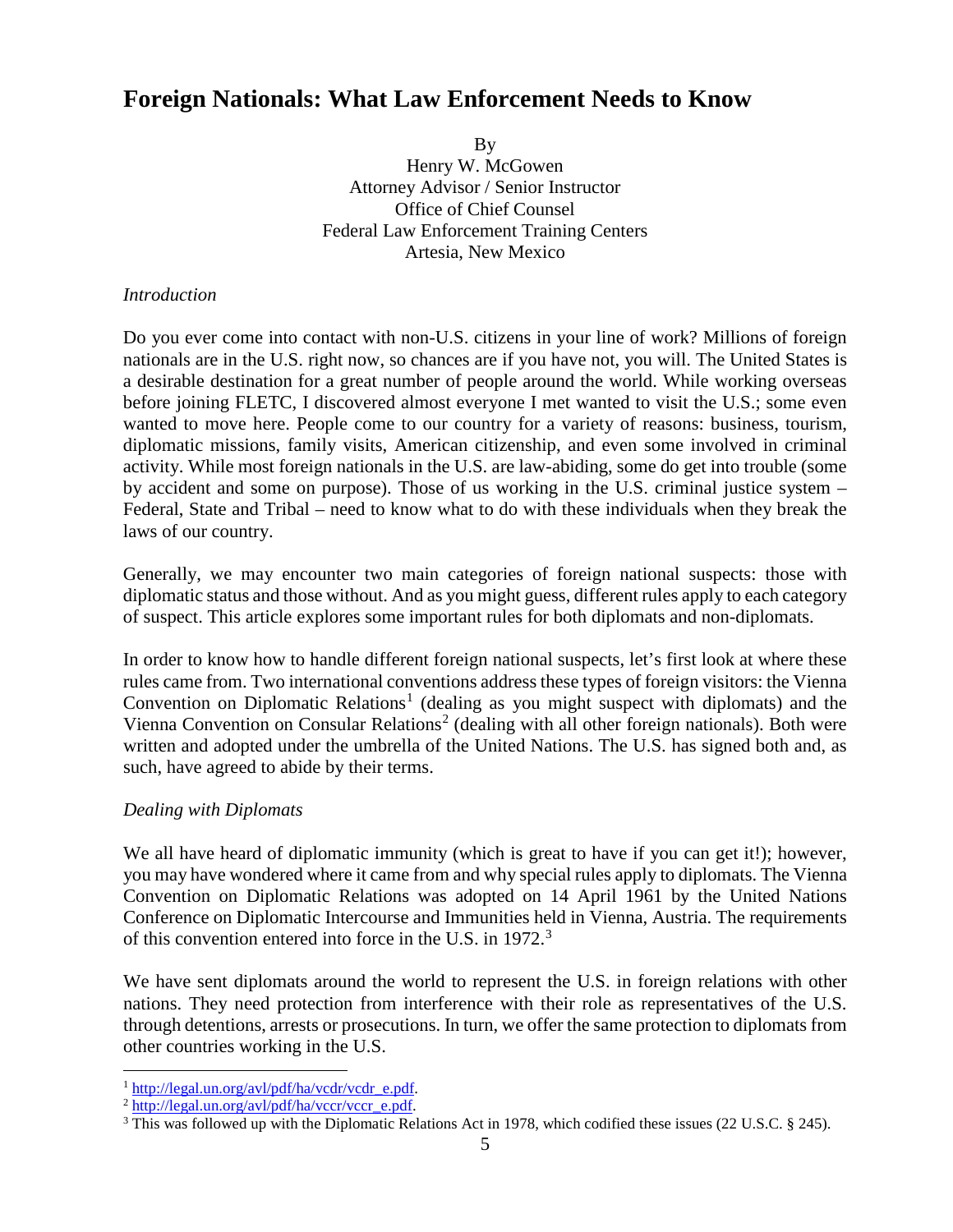If you encounter a foreign national whom you reasonably suspect is committing a crime, you first need to determine whether s/he has diplomatic immunity. If the suspect is a diplomat and can communicate with you, s/he will let you know. Do not take their word for it though; you must confirm it. They should have diplomatic documents, including possibly a diplomatic passport and an official document recognizing their diplomatic status from our State Department. Additionally, you can call the State Department's DSS Command Center at (571) 345–3146 to verify the information.<sup>[4](#page-5-0)</sup> If the suspect does in fact have diplomatic immunity, then the following rules apply.

You may *detain* the diplomat until you verify his/her status. You are not, however, permitted to *arrest* or charge the individual, no matter how serious the crime. Do not handcuff unless the diplomat poses an immediate safety threat. Do not search or frisk the person, his/her vehicle, or personal belongings unless it is necessary for officer safety. It is good to investigate the situation and prepare a report. You need to make a record of what occurred; why you stopped them, and what steps were taken. This is also important for your protection in case questions are ever raised about why you stopped that ambassador. Records of police encounters can be reviewed by the State Department if questions ever arise about the incident.

Officers may stop and cite diplomats for moving traffic violations; this is not considered detention or arrest. However, a diplomat may not be compelled to sign, or even pay, the citation. You may ask, what is the point of citing them if they do not have to pay the fine? If nothing else, a written record should be made as to why you stopped the diplomat for the same reason you want to make a record of your other encounters with diplomats.

#### *And Now Everyone Else*

Most foreign nationals in the U.S. have no diplomatic status. For these foreign nationals who commit crimes while in the U.S., rules formalized in the Vienna Convention on Consular Relations (VCCR) apply. The VCCR was adopted in 1963, also in Vienna, Austria, and signed by the U.S. in 1969. The VCCR covers a much broader range of topics than just foreign nationals behaving badly; however, for our purposes here we will just address this aspect.<sup>[5](#page-5-1)</sup>

If you encounter a suspect whom you think may be a foreign national, you are allowed to ask about the person's citizenship for purposes of complying with the VCCR. Some 5th Amendment concerns have been raised about whether asking about citizenship without first giving Miranda warnings could amount to an interrogation for 5th Amendment purposes. This is a separate issue from asking about their legal status in the U.S. Therefore, simply asking about citizenship does not encroach into this area of the law and is considered permissible.

When you detain or arrest foreign suspects, you need to advise them of their right to have consular officials from their country notified of their situation. Additionally, foreign suspects must be allowed reasonable access to consular and/or legal officials from their country while in custody. The courts are also required to advise foreign national arrestees of these rights.

<span id="page-5-0"></span><sup>&</sup>lt;sup>4</sup> There are various levels of diplomatic immunity; for purposes of this article we will deal with full immunity. You can refer to the State Department's manual, "Diplomatic and Consular Immunity: Guidance for Law Enforcement and Judicial Authorities" for further information on this; link listed below in footnote 8.

<span id="page-5-1"></span><sup>5</sup> See Article 36 of the Vienna Convention on Consular Relations, 1963.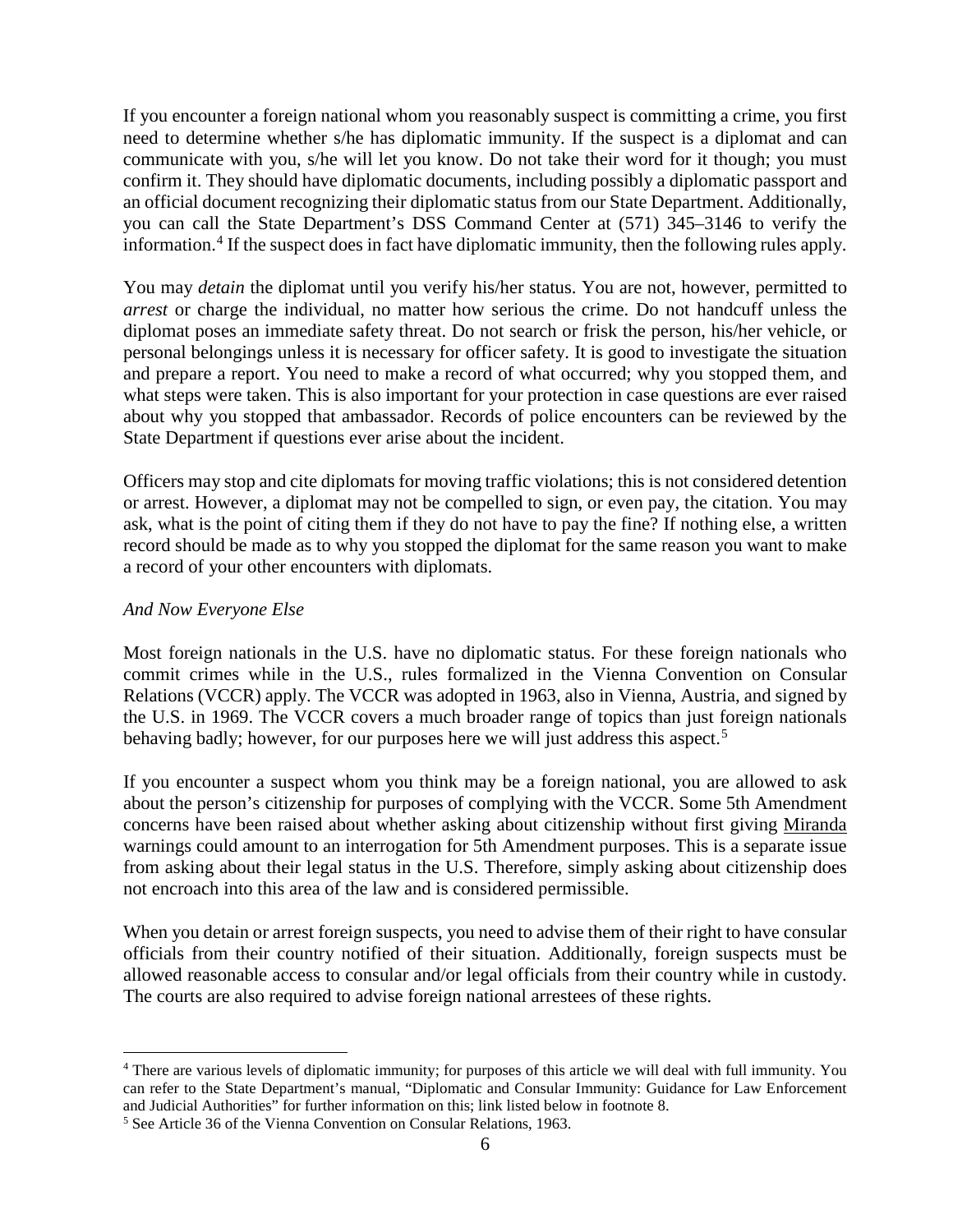A quick word on "detention," as that may have caught your attention. This term is included in the VCCR along with "arrest."[6](#page-6-0) Some countries use the term "detention" differently than in the U.S., i.e. suspects may be locked up and held for several days without formal charges; they are only being "detained" while an investigation ensues to determine whether there is enough evidence to formally arrest and charge them. This can be particularly true for foreign nationals who may flee to their home country if released. For application of the VCCR, this term has been interpreted in the U.S. as an *extended* detention. In other words, if a suspect is detained for several hours and not allowed access to a phone or other forms of communication, then we need to inform her/him of the right to contact a consular office from their country. Such notification is not required during the typical brief detention, such as a Terry stop.

In addition, you need to determine if the foreign national is from a country that *must* be notified that their citizen has been detained/arrested. The U.S. has agreements with some countries that make this mandatory, regardless of the suspect's wishes. The U.S. has agreements with other countries however where reporting is discretionary. A list of these countries can be found in the State Department's manual on Consular Notification and Access.<sup>[7](#page-6-1)</sup>

Whether or not a foreign national is legally in the U.S. does *not* affect the notification requirements of the VCCR. Either way, these rights apply. Similarly, we need to remember that foreign nationals are entitled to the usual Constitutional safeguards, such as protections against unreasonable search and seizure, and Miranda warnings for custodial interrogation.

#### *Conclusion*

The United States is party to many international conventions and treaties. The two mentioned here only cover part of the landscape of international commitments related to our criminal justice system. You can find more information in two very useful documents published by the State Department.<sup>[8](#page-6-2)</sup> They provide practical information for law enforcement and other criminal justice actors dealing with foreign nationals. Also, I will be offering a webinar on this topic in early July. Please feel free to join me as we take a more in depth look at this category of suspect and how we handle them. With more and more people coming in and out of the U.S. due to political upheavals, economic migration and the increasing effects of globalization, these issues will only be increasing. Tune in and let's discuss how we can prepare for it.

<span id="page-6-0"></span> <sup>6</sup> See Article 36, Vienna Convention on Consular Relations, link provided in footnote 1.

<span id="page-6-1"></span> $7$  The link to this manual is the second one listed below in footnote 8.

<span id="page-6-2"></span><sup>8</sup> <https://www.state.gov/documents/organization/150546.pdf> and [https://travel.state.gov/content/dam/travel/CNAtrainingresources/CNA\\_Manual\\_4th\\_Edition\\_August2016.pdf](https://travel.state.gov/content/dam/travel/CNAtrainingresources/CNA_Manual_4th_Edition_August2016.pdf)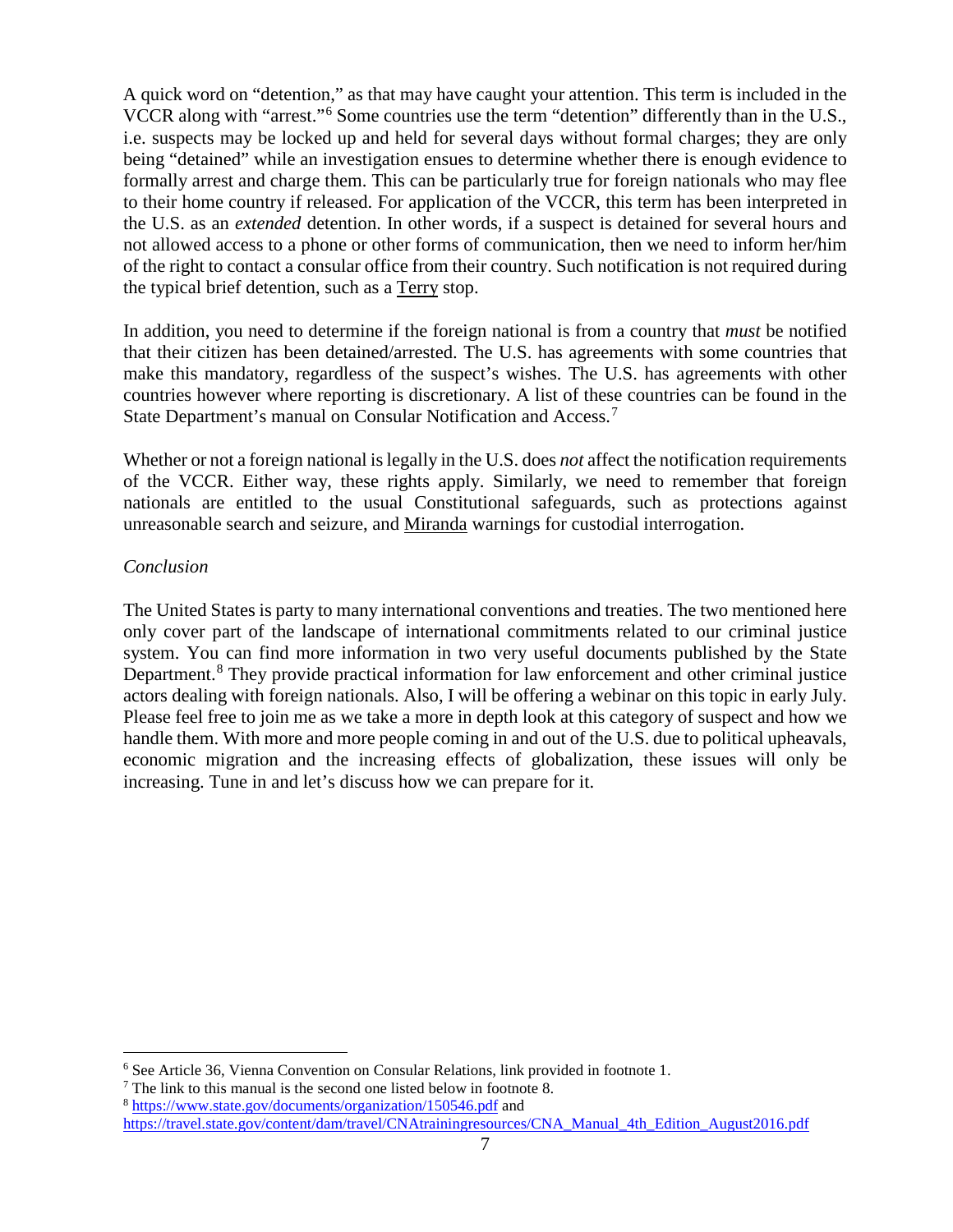# CASE SUMMARIES

# United States Supreme Court

#### <span id="page-7-1"></span><span id="page-7-0"></span>**Cty. of Los Angeles v. Mendez, 2017 U.S. LEXIS 3396 (U.S. May 30, 2017)**

Los Angeles County Deputies Conley and Pederson were part of a team of police officers that went to a residence owned by Paula Hughes to search for Ronnie O'Dell, a wanted parolee. Deputies Conley and Pederson were assigned to clear the rear of Hughes' property and cover the back door of Hughes' residence. The deputies were told that a man named Mendez lived in the backyard of Hughes' residence with Jennifer Garcia. Deputies Conley and Pederson went through a gate and entered the backyard where they saw a small plywood shack. The deputies entered the shack without a search warrant, and without knocking and announcing their presence. Inside the shack, the deputies saw the silhouette of a man pointing, what appeared to be a rifle, at them. Deputies Conley and Pederson fired fifteen shots at the man, later identified as Mendez. Mendez and Garcia both sustained gunshot wounds. The deputies later discovered that Mendez had been pointing a BB gun that he kept by his bed to shoot rats inside the shack.

Mendez and Garcia (Mendez) sued Conley, Pederson and the Los Angeles County Sheriff's Department under *42 U.S.C. § 1983* alleging that the deputies committed three violations of the Fourth Amendment. First, Mendez claimed that the deputies executed an unreasonable search by entering the shack without a warrant (the "warrantless entry claim"). Second, Mendez claimed that the deputies performed an unreasonable search because they failed to announce their presence before entering the shack (the "knock and announce claim"). Finally, Mendez claimed that the deputies used excessive force by discharging their firearms after entering the shack (the "excessive force claim").

The district court found Deputy Conley liable on the warrantless entry claim, concluding that entry into the shack was not supported by exigent circumstances or another exception to the warrant requirement. The court found both deputies liable on the knock and announce claim. Finally, the court held that the deputies did not use excessive force in violation of the Fourth Amendment, as it was reasonable for the deputies to mistakenly believe Mendez's BB gun was a rifle. Nonetheless, the court held that the deputies were liable for the shooting under the Ninth Circuit's provocation rule and awarded approximately four million dollars in damages. The provocation rule states,

> "Where an officer intentionally or recklessly provokes a violent confrontation, if the provocation is an independent Fourth Amendment violation, he may be held liable for his otherwise defensive use of deadly force."

The district court held that because the officers violated the Fourth Amendment by entering the shack without a warrant, which proximately caused the injuries to Mendez and his wife, it was proper to hold the officers liable for their injuries under the provocation rule.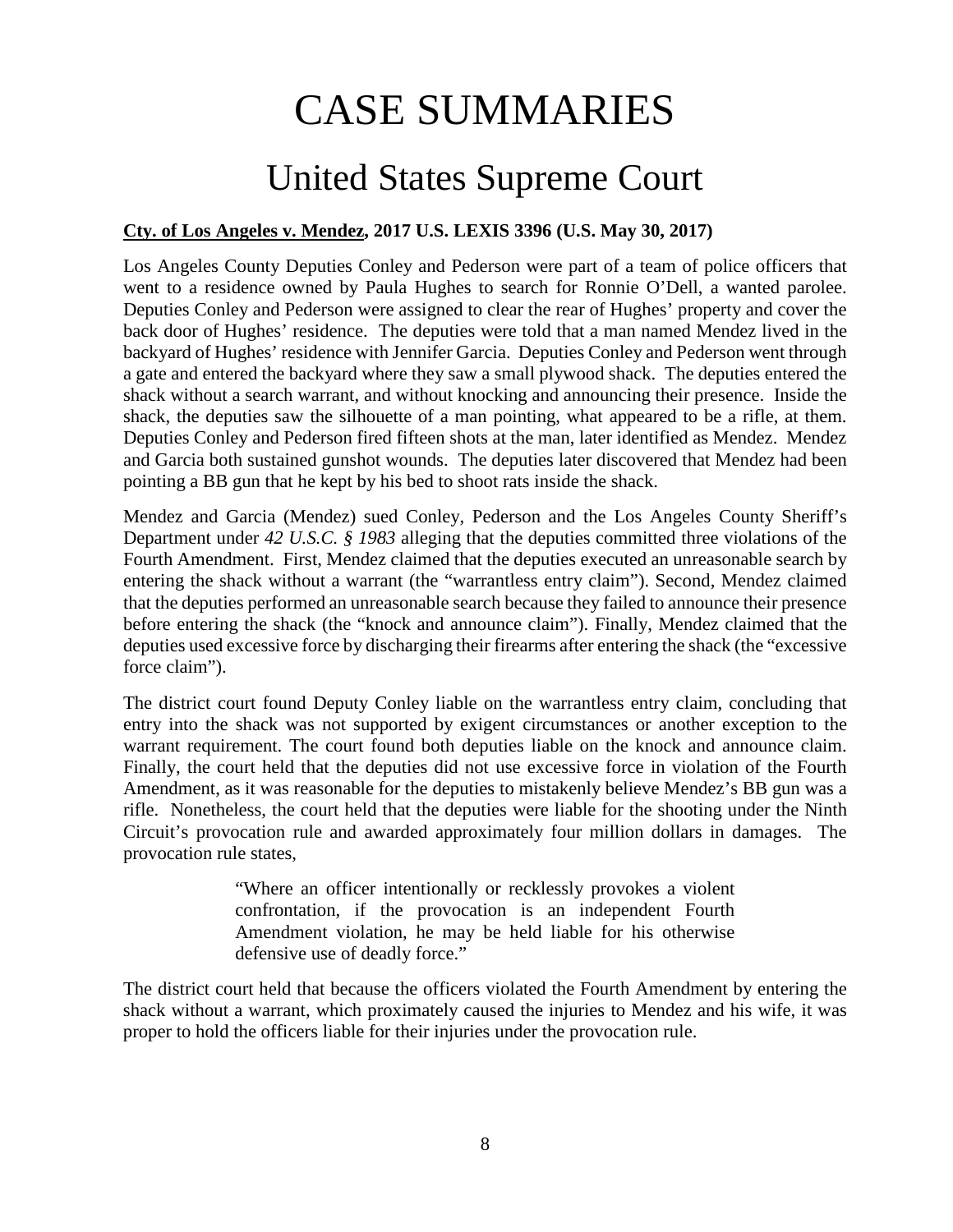On appeal, the Ninth Circuit Court of Appeals reversed the district court and held that the deputies were entitled to qualified immunity on the knock and announce claim. However, the court agreed with the district court and held that the warrantless entry of the shack violated clearly established law, but was attributable to both deputies. Finally, the court applied the provocation rule and held the deputies liable for their use of force finding that the officers had intentionally and recklessly brought about the shooting by entering the shack without a warrant in violation of clearly established law.

Los Angeles County and the deputies appealed, and the United States Supreme Court agreed to hear the case. The issue before the Court was whether the Ninth Circuit's provocation rule was in conflict with [Graham v. Connor](https://supreme.justia.com/cases/federal/us/490/386/case.html) regarding the manner in which a claim of excessive force against a police officer should be determined under *42 U.S.C. § 1983*.

The Supreme Court held that the Fourth Amendment provides no basis for the provocation rule. The Court stated that a different Fourth Amendment violation, such as the unlawful entry into the shack, could not transform a later, reasonable use of force into an unreasonable seizure. The Court noted that the provocation rule's fundamental flaw is that it uses another constitutional violation to manufacture an excessive force claim where one would not otherwise exist. The Court emphasized the exclusive framework for analyzing excessive force claims is set out in Graham. If there is no excessive force claim under Graham, there is no excessive force claim at all. Once a use of force is deemed reasonable under Graham, it may not be found unreasonable by reference to some separate constitutional violation.

The Court added that to the extent a plaintiff has other Fourth Amendment claims, such as Mendez's claim that the deputies violated the Fourth Amendment by unlawfully entering his shack, those claims should be analyzed separately. The Court remanded the case to the Ninth Circuit Court of Appeals suggesting that the court "revisit the question whether proximate cause permits respondents" (Mendez) "to recover damages for their shooting injuries based on the deputies' failure to secure a warrant at the outset."

For the Court's opinion: [https://www.supremecourt.gov/opinions/16pdf/16-369\\_09m1.pdf](https://www.supremecourt.gov/opinions/16pdf/16-369_09m1.pdf)

\*\*\*\*\*

#### <span id="page-8-0"></span>**Honeycutt v. United States, 2017 U.S. LEXIS 3556 (U.S. 2017)**

Terry Honeycutt managed sales and inventory for a hardware store owned by his brother, Tony Honeycutt. After observing several "edgy looking folks" purchasing an iodine-based waterpurification product known as Polar Pure, Terry Honeycutt contacted the local police department to inquire whether the iodine crystals in the product could be used to manufacture methamphetamine. An officer confirmed that individuals were using Polar Pure for this purpose and advised Honeycutt to cease selling it if the sales made Honeycutt "uncomfortable." Notwithstanding the officer's advice, the store continued to sell large quantities of Polar Pure. Although each bottle of Polar Pure contained enough iodine to purify 500 gallons of water, and despite the fact that most people have no legitimate use for the product in large quantities, the brothers sold as many as 12 bottles in a single transaction to a single customer. Over a 3-year period, the store grossed roughly \$400,000 from the sale of more than 20,000 bottles of Polar Pure.

Following an investigation, a federal grand jury indicted the Honeycutt brothers for various offenses relating to their sale of iodine while knowing or having reason to believe it would be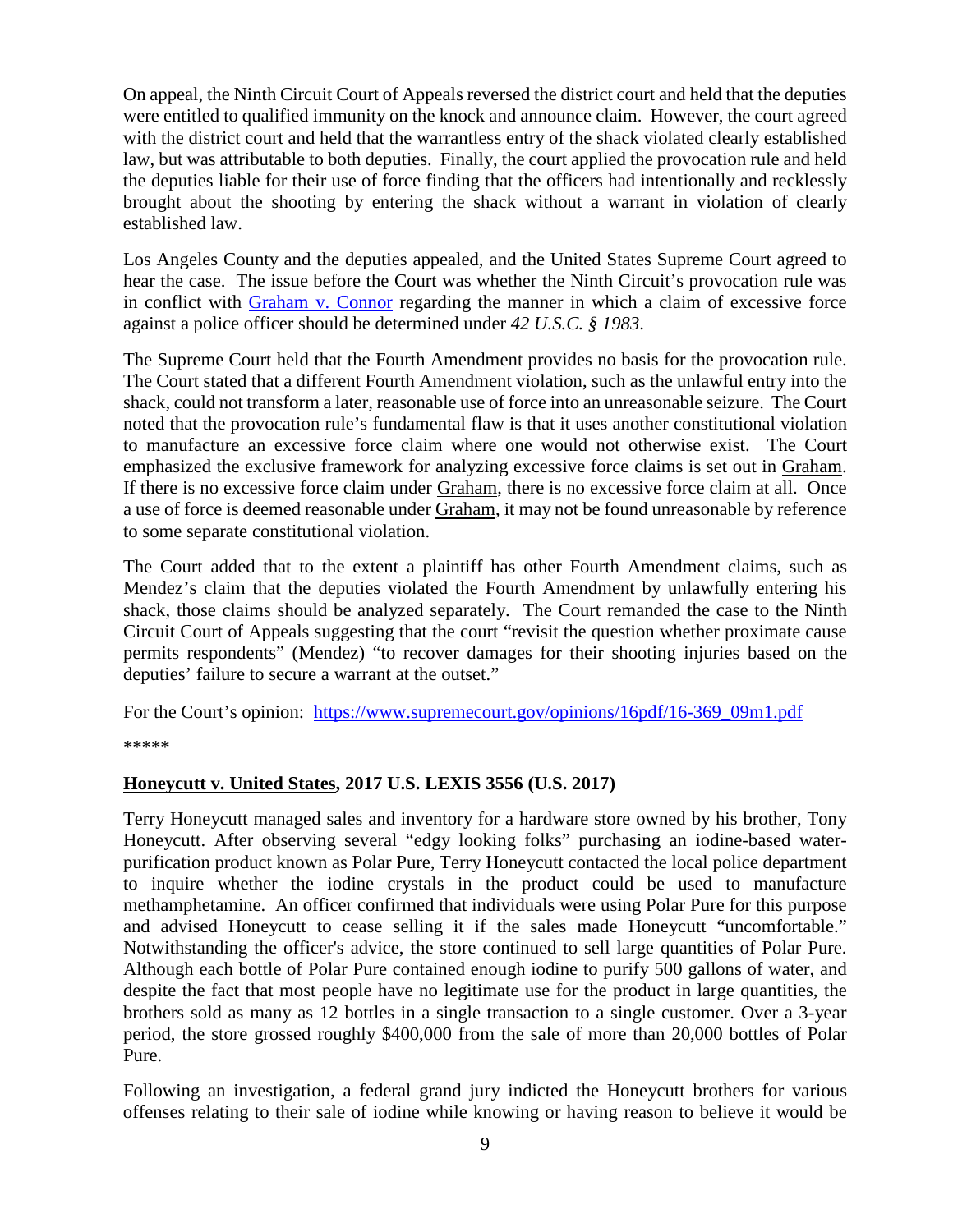used to manufacture methamphetamine. In addition, the government sought forfeiture money judgments against each brother pursuant to *21 U.S.C. §853(a)(1)* in the amount of \$269,751.98, which represented the hardware store's profits from the sale of Polar Pure. *Title 21 U. S. C. §853(a)(1)*, mandates forfeiture of "any proceeds the person obtained, directly or indirectly, as the result of" drug distribution.

Tony Honeycutt pleaded guilty and agreed to forfeit \$200,000 under *§853(a)(1)*. Terry Honeycutt went to trial and was convicted of conspiracy to distribute iodine knowing that it would be used to manufacture methamphetamine.

Although the government conceded that Terry Honeycutt had no controlling interest in the store and did not personally benefit from the sales of Polar Pure, the government asked the district court to hold him jointly and severally liable for the profits from the illegal sales of Polar Pure. Consequently, the government sought a money judgment of \$69,751.98, against Terry Honeycutt, the amount of the conspiracy profits outstanding after Tony Honeycutt's forfeiture payment.

The district court declined to enter a forfeiture judgment, finding that Terry Honeycutt was a salaried employee who had not personally received any profits from sale of Polar Pure. The government appealed.

The Sixth Circuit Court of Appeals reversed. The court held, as co-conspirators, the brothers were "jointly and severally liable for any proceeds of the conspiracy." As a result, the court concluded that each brother bore full responsibility for the entire forfeiture judgment. Terry Honeycutt appealed and the United States Supreme Court agreed to hear the case to resolve a disagreement among the Courts of Appeals regarding whether joint and several liability applied under *21 U.S.C. §853*.

The Supreme Court held that forfeiture pursuant to *Title 21 U.S.C. §853(a)(1)* is limited to property the defendant, himself, actually acquired as the result of the crime. In this case, the government conceded that Terry Honeycutt had no ownership interest in his brother's store and did not personally benefit from the Polar Pure sales. Consequently, because Terry Honeycutt never obtained tainted property as a result of the crimes for which he was convicted, he could not be ordered to forfeit any money under *§853(a)(1)*.

For the Court's opinion: https://www.supremecourt.gov/opinions/16pdf/16-142 7148.pdf

\*\*\*\*\*

#### <span id="page-9-0"></span>**Hernandez v. Mesa, 2017 U.S. LEXIS 4059 (U.S. 2017)**

A United States Border Patrol Agent, Jesus Mesa, Jr., standing in the United States, shot and killed Sergio Hernandez Guereca, a fifteen-year old Mexican citizen, standing in Mexico. Hernandez's parents (plaintiffs) filed a lawsuit against Agent Mesa under Bivens, alleging that Agent Mesa violated their son's rights under the Fourth and Fifth Amendments. Specifically, the plaintiffs alleged that Agent Mesa violated the Fourth Amendment by using excessive force against Hernandez, and the Fifth Amendment by depriving Hernandez of due process.

The Fifth Circuit Court of Appeals, sitting en banc, without deciding the issue, assumed that the plaintiffs could sue Agent Mesa under Bivens. However, the court then held that the plaintiffs failed to state a claim for a violation of the Fourth Amendment because Hernandez was a Mexican citizen who had no "significant voluntary connection to the United States" and "was on Mexican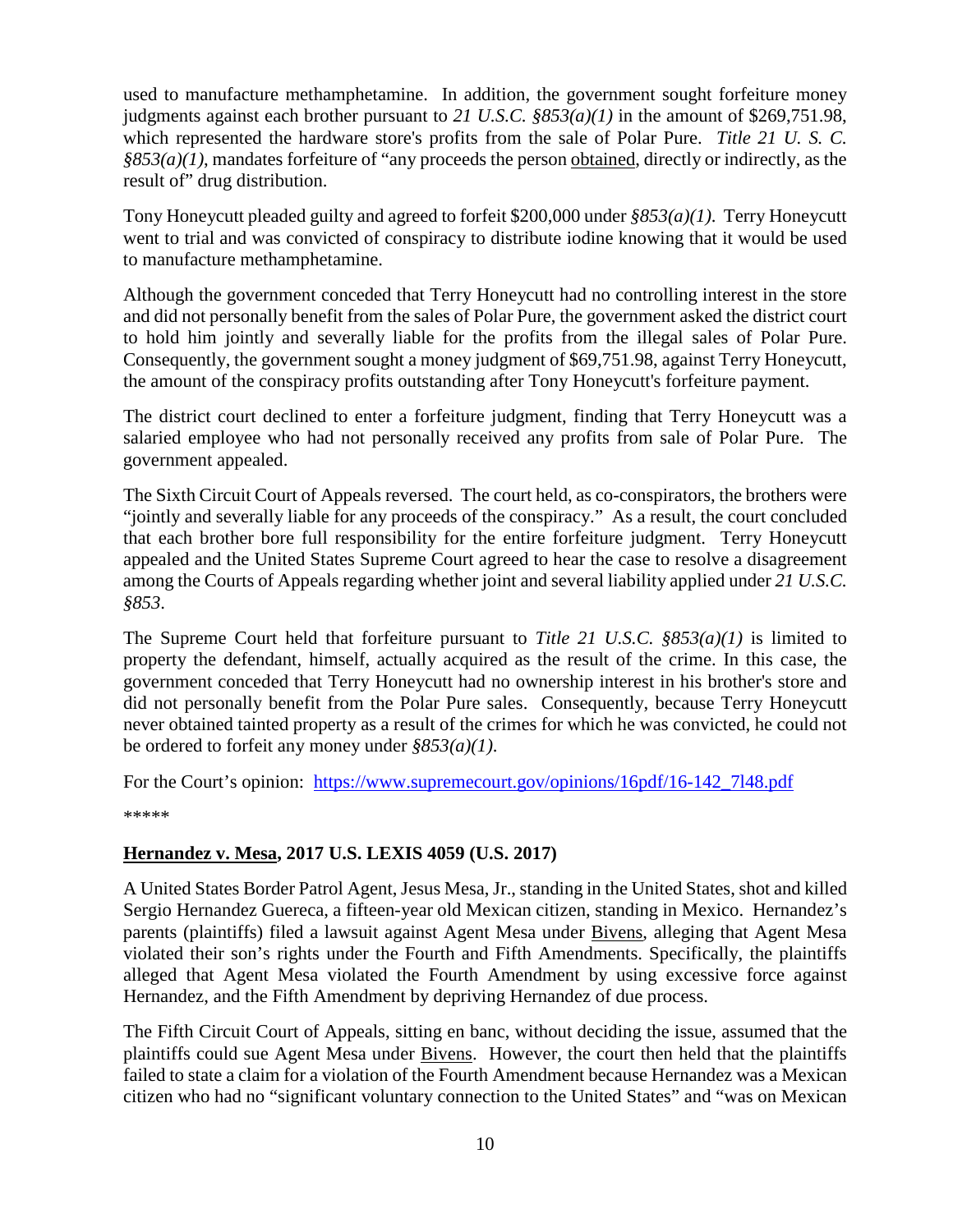soil at the time he was shot." Consequently, the court dismissed the plaintiff's Fourth Amendment excessive force claim.

The court further held that Agent Mesa was entitled to qualified immunity on the plaintiffs' Fifth Amendment due process claim. Again, the court did not decide whether the plaintiffs could sue Agent Mesa under Bivens. Instead, the court granted Agent Mesa qualified immunity, finding that at the time of the shooting it was not clearly established that shooting across the United States border into Mexico and injuring someone with no significant connection to the United States was unlawful.

Significantly, the Fifth Circuit Court of Appeals dismissed the lawsuit without deciding whether the plaintiffs had stated a valid constitutional claim under the Fourth or Fifth Amendments and whether they could sue Agent Mesa under Bivens.

The Supreme Court vacated the Fifth Circuit Court of Appeal's judgment and remanded the case. First, the Court found that the Fifth Circuit should determine whether the plaintiffs can sue Agent Mesa for the alleged Fourth and Fifth Amendment violations under Bivens. In [Ziglar v. Abbasi,](https://www.supremecourt.gov/opinions/16pdf/15-1358_6khn.pdf) decided on June 19, 2017 the Supreme Court provided guidance on how the lower courts should determine whether a plaintiff can bring a lawsuit under Bivens. The Court suggested that the Fifth Circuit might be able to resolve the Bivens questions in this case in light of the guidance provided in Abbasi.

The court further held that the Fifth Circuit Court of Appeals erred in granting Agent Mesa qualified immunity on the plaintiffs' Fifth Amendment claim. The Fifth Circuit held that at the time of the shooting, Hernandez was "an alien who had no significant voluntary connection to... . the United States." However, the Court found that it was undisputed that Hernandez's nationality and the extent of his ties to the United States were unknown to Agent Mesa at the time of the shooting. As a result, the Court concluded it was not proper to grant Agent Mesa qualified immunity based on those facts.

For the Court's opinion: [https://www.supremecourt.gov/opinions/16pdf/15-118\\_97bf.pdf](https://www.supremecourt.gov/opinions/16pdf/15-118_97bf.pdf)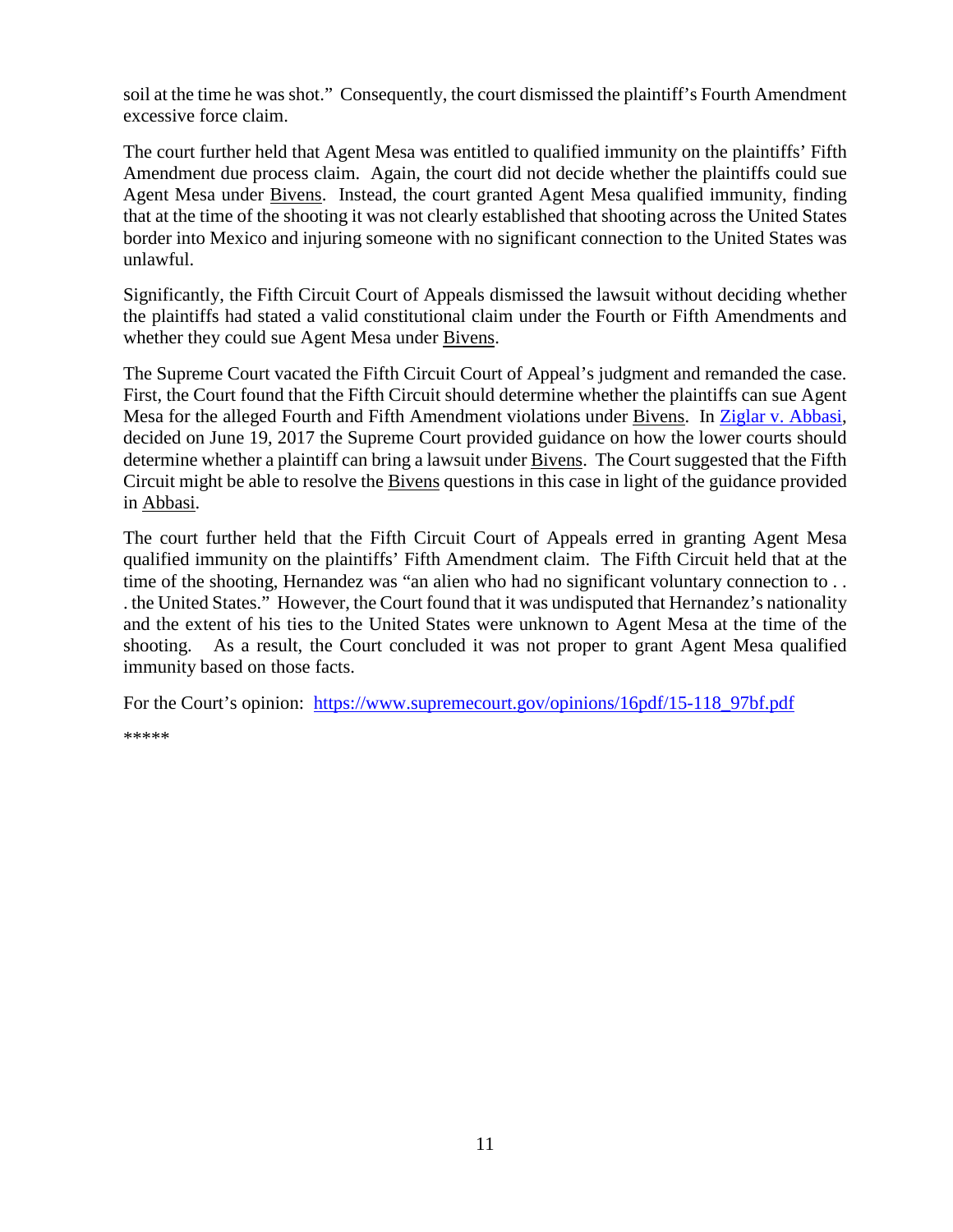# Circuit Courts of Appeal

# <span id="page-11-0"></span>**First Circuit**

#### <span id="page-11-1"></span>**United States v. Almonte-Báez, 2017 U.S. App. LEXIS 8472 (1st Cir. Mass. May 12, 2017)**

While investigating a drug trafficking ring, officers learned that two members of the ring planned to rob Medina because Medina received bulk drug shipments every week. The officers knew that Medina had a prior conviction for a drug offense and that he had sold heroin to a confidential informant a few months earlier. In an effort to prevent the robbery, the officers attempted to locate Medina.

While conducting surveillance, officers saw Medina leave an apartment building on Cedar Street carrying a large trash bag and get into a car. The officers followed Medina and stopped him after he committed a traffic violation. During the stop, the agents searched the car and found over \$370,000 in the trash bag. When questioned, Median could not explain why he was transporting such a large amount of cash.

The officers went back to the building on Cedar Street and confirmed that Medina rented an apartment there. The officers went to Medina's apartment, knocked on the front door, and announced their identity. The officers heard the sound of someone inside the apartment running toward the back of the apartment. Concerned that the person inside the apartment was trying to escape or destroy evidence, the officers decided to enter the apartment. When the officers noticed that the front door was sealed shut, they moved to a side door, broke it down, and entered the apartment. Inside the apartment, the officers detained Baez, who was attempting to flee out the back door. While conducting a protective sweep, the officers saw heroin, packaging material, and scales in plain view. Based on these observations, the agents obtained a warrant to search the apartment and seized approximately 20 kilograms of heroin.

The government charged Baez with two drug offenses. Baez filed a motion to suppress the evidence seized from the apartment. Baez argued that the officers' warrantless entry into the apartment violated the Fourth Amendment; therefore, the evidence observed in plain view should have been suppressed, along with the evidence seized under the search warrant.

In affirming the district court, the court held that exigent circumstances justified the officers' warrantless entry into the apartment. The exigent circumstances exception to the Fourth Amendment's warrant requirement requires law enforcement officers to:

- 1. Establish probable cause that contraband or evidence of a crime will be found on the premises; and
- 2. To show that an exigency, such as the imminent loss of evidence, existed.

In this case, the court held that the officers established probable cause that contraband or evidence of a crime would be located in the apartment. First, the officers knew that Medina rented the apartment and reasonably suspected that he received weekly heroin shipments at that address. Second, earlier that day officers saw Medina carrying a large trash bag that contained hundreds of thousands of dollars out of the apartment. Third, Medina could not explain to the officers why he was transporting such a large quantity of cash. Fourth, the officers knew that Medina had a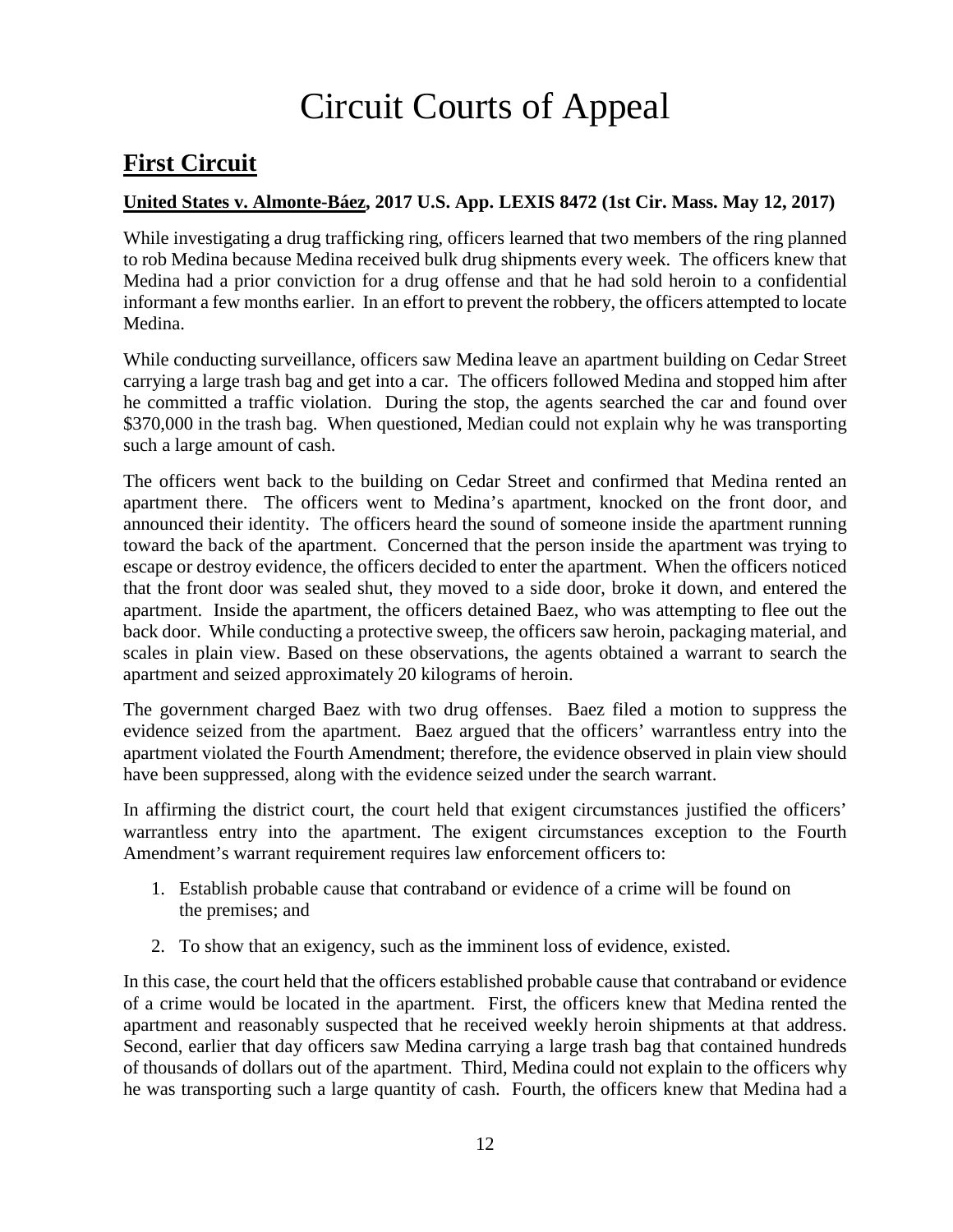prior conviction for a drug offense and that he had sold heroin to a confidential informant a few months earlier.

Next, the court held that the officers established the potential for the destruction of evidence located inside the apartment. First, when the officers knocked on the door and identified themselves, they heard someone inside the apartment running away from the door. Second, the officers saw that the front door was sealed shut. Third, the officers knew that drugs can be flushed down a toilet or washed down a drain. Given what the officers knew and what they reasonably suspected, the court held that the officers had reason to believe that the person inside the apartment was trying to destroy evidence.

Because the officers' warrantless entry to the apartment was supported by exigent circumstances, the court held that the evidence observed in plain view along with the evidence seized pursuant to the search warrant was admissible at trial.

For the court's opinion: [http://cases.justia.com/federal/appellate-courts/ca1/15-2367/15-2367-](http://cases.justia.com/federal/appellate-courts/ca1/15-2367/15-2367-2017-05-12.pdf?ts=1494621004) [2017-05-12.pdf?ts=1494621004](http://cases.justia.com/federal/appellate-courts/ca1/15-2367/15-2367-2017-05-12.pdf?ts=1494621004)

\*\*\*\*\*

#### <span id="page-12-0"></span>**United States v. Diaz-Rosado, 2017 U.S. App. LEXIS 8728 (1st Cir. P.R. May 18, 2017)**

Officer Mendez arrested Diaz for carjacking and transported him to the police station where he advised Diaz of his Miranda rights verbally and in writing. After Diaz signed the Miranda-rights form, he told Officer Mendez that he wanted to tell him something. Officer Mendez told Diaz that if he had anything to say that he should write it on the reverse side of the Miranda-rights form. Diaz subsequently wrote and signed a statement in which he confessed to the carjacking.

Prior to trial, Diaz filed a motion to suppress his written confession. Diaz argued that his confession was not voluntary because he was under the influence of controlled substances when he made it.

For a suspect's confession to be found involuntary, there must be some coercive police activity, even if only in the form of a custodial interrogation. In this case, Diaz never claimed that Officer Mendez subjected him to a custodial interrogation or otherwise coerced him into confessing. Instead, Diaz told Officer Mendez that he wanted to tell him something, and Officer Mendez simply told Diaz that if he had something to say, to write it down on the back of the Mirandarights form. In addition, the court commented that Diaz cited no case law that requires the suppression of a volunteered confession solely because the suspect was under the influence of a controlled substance at the time of the confession. Instead of arguing for suppression, the court noted that Diaz could have argued to the jury that his confession was not credible because he made it while under the influence of controlled substances.

For the court's opinion: [http://cases.justia.com/federal/appellate-courts/ca1/15-1010/15-1010-](http://cases.justia.com/federal/appellate-courts/ca1/15-1010/15-1010-2017-05-18.pdf?ts=1495134004) [2017-05-18.pdf?ts=1495134004](http://cases.justia.com/federal/appellate-courts/ca1/15-1010/15-1010-2017-05-18.pdf?ts=1495134004)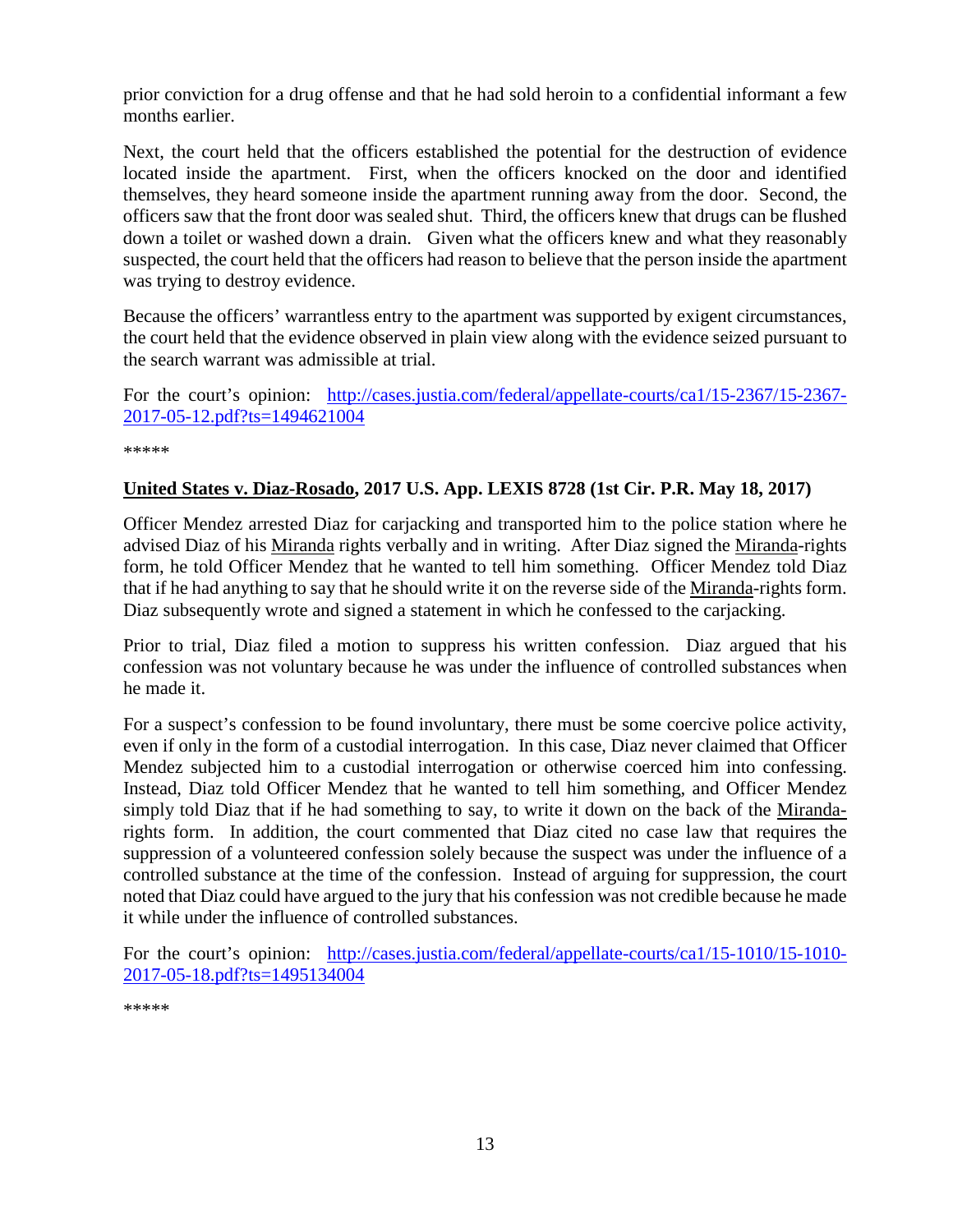#### <span id="page-13-0"></span>**United States v. Ramdihall, 2017 U.S. App. LEXIS 8727 (1st Cir. Me. May 18, 2017); United States v. Hillaire, 857 F.3d 128 (1st Cir. Me. May 18, 2017)**

Ramdihall and Hillaire were convicted in federal court in the District of Maine for conspiracy to possess and use counterfeit access devices with intent to defraud. The government's case against the defendants was based upon evidence seized from their car during three different traffic stops. On appeal, the defendants challenged the district court's denial of their motion to suppress evidence discovered during two of the traffic stops.

The first stop occurred in Kittery, Maine. At approximately 1:30 a.m., an employee of a 7-Eleven told a police officer that he was concerned about people in the 7-Eleven who were buying thousands of dollars' worth of gift cards with other gift cards. The employee identified the car in the parking lot that belonged to the people buying the gift cards. The officer approached the car and asked the defendants if they knew the woman inside the store. Hillaire told the officer the woman was with them, but he denied knowing anything about using gift cards to purchase gift cards. Ramdihall also denied knowing anything about gift cards and told the officer they had stopped to get gas even though he could not explain why he was not parked at a gas pump. While talking to the defendants, the officer saw electronic devices in boxes in the car near Hillaire's feet.

When the woman returned to the car, she told the officer that she was using the gift cards to buy new gift cards so she could go shopping because the gift cards that she had sometimes did not work. When the officer asked about shopping, neither the woman nor the defendants could name the stores they had visited. At 1:55 a.m., the officer contacted a detective and called him to the scene because he suspected the defendants might be engaged in fraud. Sometime afterward, Ramdihall gave consent to search the trunk of the car. Inside the trunk, the officers found a large number of laptop computers and other electronic devices. The officers asked the three individuals to whom the equipment belonged. After no one claimed ownership, the officers seized the items and allowed Ramdihall, Hillaire, and the woman to leave at 3:17 a.m.

Ramdihall argued that the duration of the traffic stop was unreasonably long and became an unlawful seizure as it progressed.

The court disagreed. By 1:55 a.m., the officer had established reasonable suspicion to believe the defendant was involved in criminal activity. Although the 82-minute seizure was lengthy, the court held that Ramdihall could not show that this amount of time was longer than reasonably necessary for the officers to investigate the possible illegal activity in which they believed he was engaged.

The court further held that Ramdihall voluntarily consented to the search of the car. A person who is lawfully detained may still voluntarily give consent to a search. Here, the court noted that the officers did not handcuff Ramdihall nor did they display or draw their weapons, and the questioning that occurred was "mild" in nature.

The second stop occurred during a traffic stop on Interstate 70 in Ohio. A state trooper stopped Ramdihall for speeding. Hillaire was a passenger in the vehicle. When the trooper asked to see Ramdihall's license and registration, Ramdihall "surreptitiously" opened the center consoled then closed it very quickly, during which time the trooper saw a plastic baggie inside. Ramdihall told the trooper that the bag contained tobacco. During this time, the trooper learned that the car was a rental that had been leased by an absent third party. The trooper also learned that Ramdihall and Hillaire were driving to Columbus, Ohio from New York, but there was no visible luggage in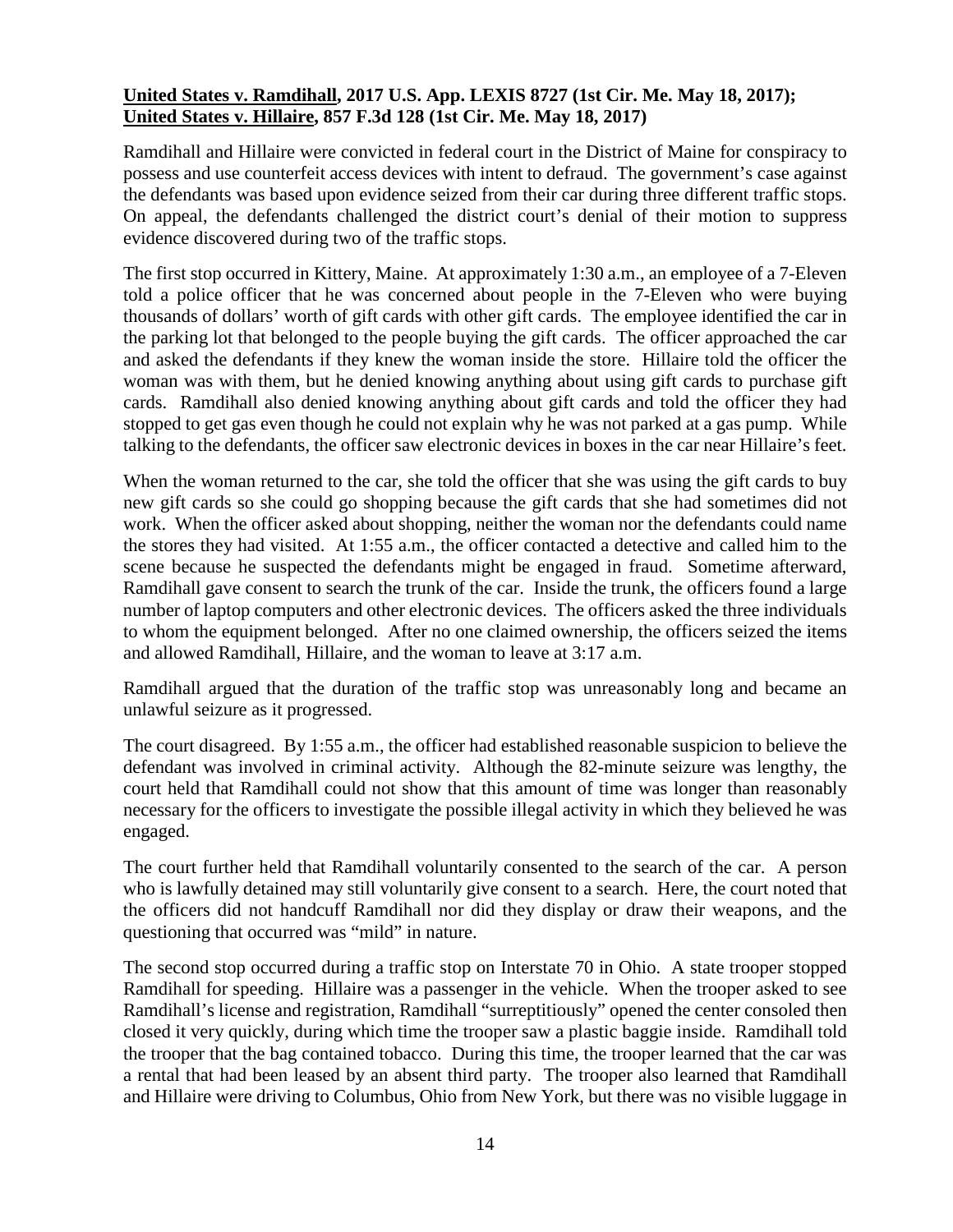the car. Finally, Ramdihall told the trooper they planned to stay in Columbus for a few days and appeared to be surprised when the trooper told him that the rental agreement expired the next day.

When the trooper went back to his vehicle to write a speeding ticket, he called a K-9 unit to the scene. The trooper finished writing his ticket at 10:40 a.m., and the K-9 unit arrived at 10:46 a.m. At 10:49 a.m., the K-9 alerted to the presence of narcotics. The troopers searched the vehicle and found a bundle of seventeen credit cards in Hillaire's name under the spare tire cover in the trunk. The troopers swiped the credit cards' magnetic strips through a card reader. The troopers discovered that the information recorded on some of the cards' strips did not match the numbers and expiration dates on the front sides of those cards, indicating that those cards were counterfeit. The troopers later found tobacco in the baggie in the center console and a small amount of marijuana in the passenger's side of the car.

First, Ramdihall argued that after the trooper completed the traffic ticket at 10:40 a.m., the trooper detained him without reasonable suspicion until 10:46 a.m., to allow the K-9 unit to arrive.

The court agreed with the district court, which found that the trooper established reasonable suspicion to justify the additional six-minute delay after he completed the traffic ticket based on the following facts: (1) the trooper's observation of the plastic baggie in the center console; (2) the manner in which Ramdihall opened and closed the center console; (3) the fact that the car was a rental and the renter was not present, which the trooper testified was an indicator of drug trafficking; (4) the defendants' "dubious" explanation for why they were driving to Columbus; (5) the inconsistency between Ramdihall's claim that the defendants would be in Columbus for several days and the fact that the rental was due to expire the next day; and (6) the absence of visible luggage in the car, despite Ramdihall's claim that the men had been driving for several days.

Next, Ramdihall and Hillaire argued that the warrantless swiping of the credit cards through the credit card reader violated the Fourth Amendment.

Again, the court disagreed. The only evidence presented on the matter in the district court established that the magnetic strips on the back of credit cards contain only the card number and expiration date, which are routinely given to retailers and are visible on the front of the card. In a footnote, the court cited two cases in which the Sixth and Eighth Circuits have held that there is no reasonable expectation of privacy in the strips on the back of credit cards.<sup>[1](#page-14-0)</sup>

For the court's opinions: [http://cases.justia.com/federal/appellate-courts/ca1/15-1841/15-1841-](http://cases.justia.com/federal/appellate-courts/ca1/15-1841/15-1841-2017-05-18.pdf?ts=1495134005) [2017-05-18.pdf?ts=1495134005](http://cases.justia.com/federal/appellate-courts/ca1/15-1841/15-1841-2017-05-18.pdf?ts=1495134005) and [http://cases.justia.com/federal/appellate-courts/ca1/15-](http://cases.justia.com/federal/appellate-courts/ca1/15-1692/15-1692-2017-05-18.pdf?ts=1495134004) [1692/15-1692-2017-05-18.pdf?ts=1495134004.](http://cases.justia.com/federal/appellate-courts/ca1/15-1692/15-1692-2017-05-18.pdf?ts=1495134004)

<span id="page-14-0"></span><sup>&</sup>lt;sup>1</sup> See United States v. Bah, [\(8 INFORMER 15](https://www.fletc.gov/sites/default/files/8Informer15_0.pdf) ) and United States v. DE L'Isle, [\(7 INFORMER 16\)](https://www.fletc.gov/sites/default/files/7Informer16.pdf).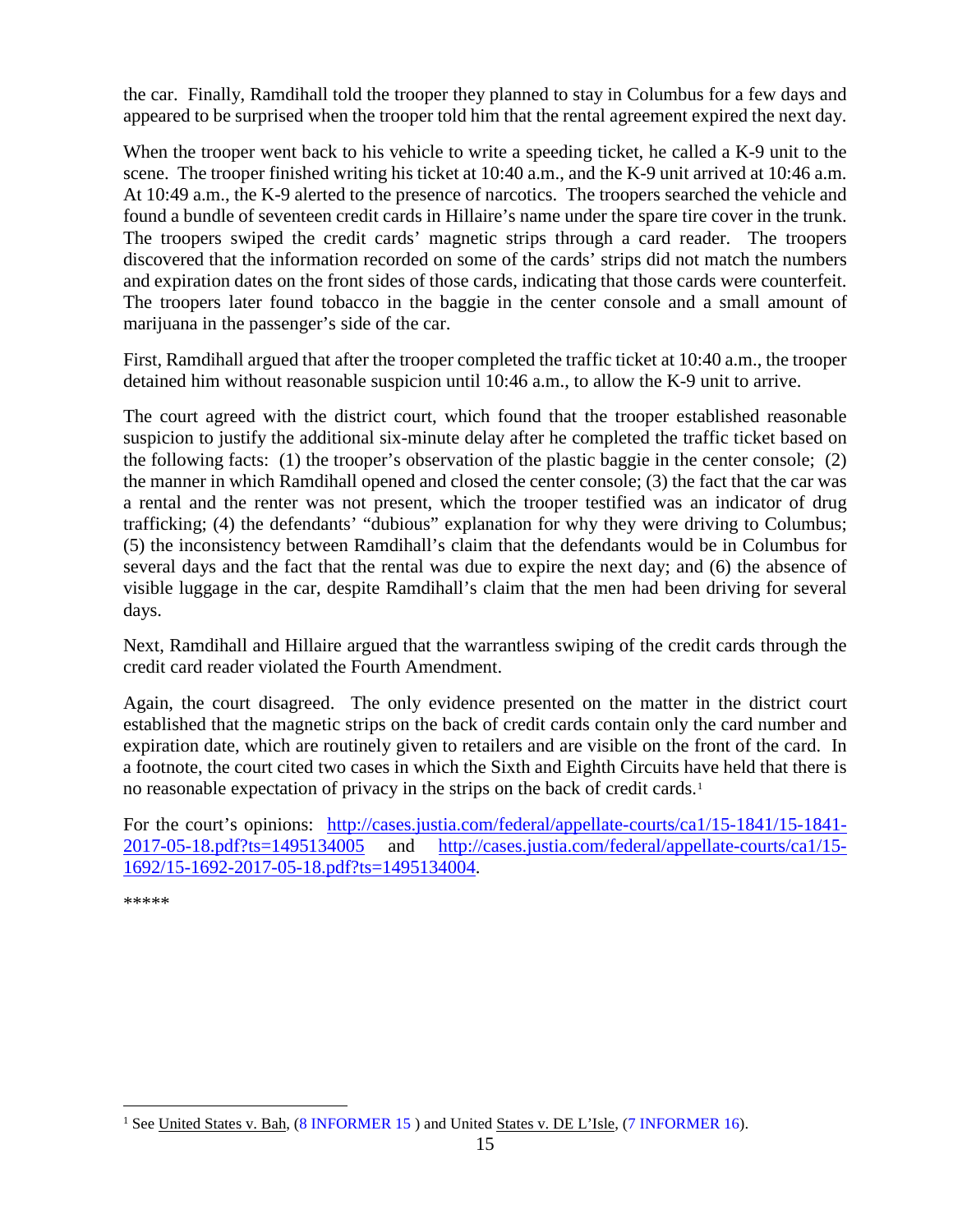# <span id="page-15-0"></span>**Second Circuit**

#### <span id="page-15-1"></span>**United States v. Lyle, 856 F.3d 191 (2d Cir. N.Y. May 9, 2017)**

Police officers noticed a knife clipped to Lyle's pants as Lyle exited a car. When the officers asked Lyle about the knife, Lyle told them that he was legally permitted to carry the knife to perform his job. When the officers asked Lyle about the car, Lyle initially denied driving the car, but later admitted to the officers that he had been driving it. The officers asked Lyle for identification and Lyle produced a driver's license with the expiration date scratched off. The officers confirmed that Lyle's driver's license was suspended, that the vehicle Lyle was driving was a rental car, and that Lyle was not an authorized driver under the rental agreement. Lyle told the officers that his girlfriend had rented the car and given him permission to drive it. The officers arrested Lyle for driving with a suspended license and for possessing an illegal knife. The officers denied Lyle's request to allow his girlfriend to come and pick up the car and impounded it. At the police station, officers conducted an inventory search and found over one pound of methamphetamine and approximately \$39,000 in cash in the trunk of the car.

The government charged Lyle with several drug-related offenses.

Lyle filed a motion to suppress the evidence discovered during the inventory search.

The court held that Lyle had no reasonable expectation of privacy in the rental car; therefore, he did not have standing to object to the inventory search.

First, the court noted that the Second Circuit has not addressed the issue of whether an unauthorized driver of a rental car has a reasonable expectation of privacy in the car. The majority of the circuits that have considered the issue have concluded that an unauthorized driver of a rental car lacks a legitimate expectation of privacy in the car, unless some extraordinary circumstances exist.<sup>[1](#page-15-3)</sup> A minority of circuits have held that an unauthorized driver has a reasonable expectation of privacy in a rental car if the authorized driver gave him or her permission to use the car.[2](#page-15-4) Finally, the Sixth Circuit has refused to adopt either position. Instead, the Sixth Circuit examines the totality of the circumstances to determine if an unauthorized driver has a reasonable expectation of privacy in a rental car.

Next, the court concluded that it did not need to decide the issue of whether Lyle had a reasonable expectation of privacy in the car. In addition to being an unauthorized driver, Lyle was also an unlicensed driver; therefore, Lyle should not have been driving any car because his license was suspended. A rental company that knew this fact would not have given Lyle permission to drive its car nor allowed another renter to do so. Under these circumstances, the court held that Lyle did not have a reasonable expectation of privacy in the rental car.

For the court's opinion: [http://cases.justia.com/federal/appellate-courts/ca2/15-958/15-958-](http://cases.justia.com/federal/appellate-courts/ca2/15-958/15-958-2017-05-09.pdf?ts=1494340213) [2017-05-09.pdf?ts=1494340213](http://cases.justia.com/federal/appellate-courts/ca2/15-958/15-958-2017-05-09.pdf?ts=1494340213)

<span id="page-15-3"></span><span id="page-15-2"></span><sup>&</sup>lt;sup>1</sup> 3rd, 4th, 5th, and 10th Circuits.

<span id="page-15-4"></span><sup>2</sup> 8th and 9th Circuits.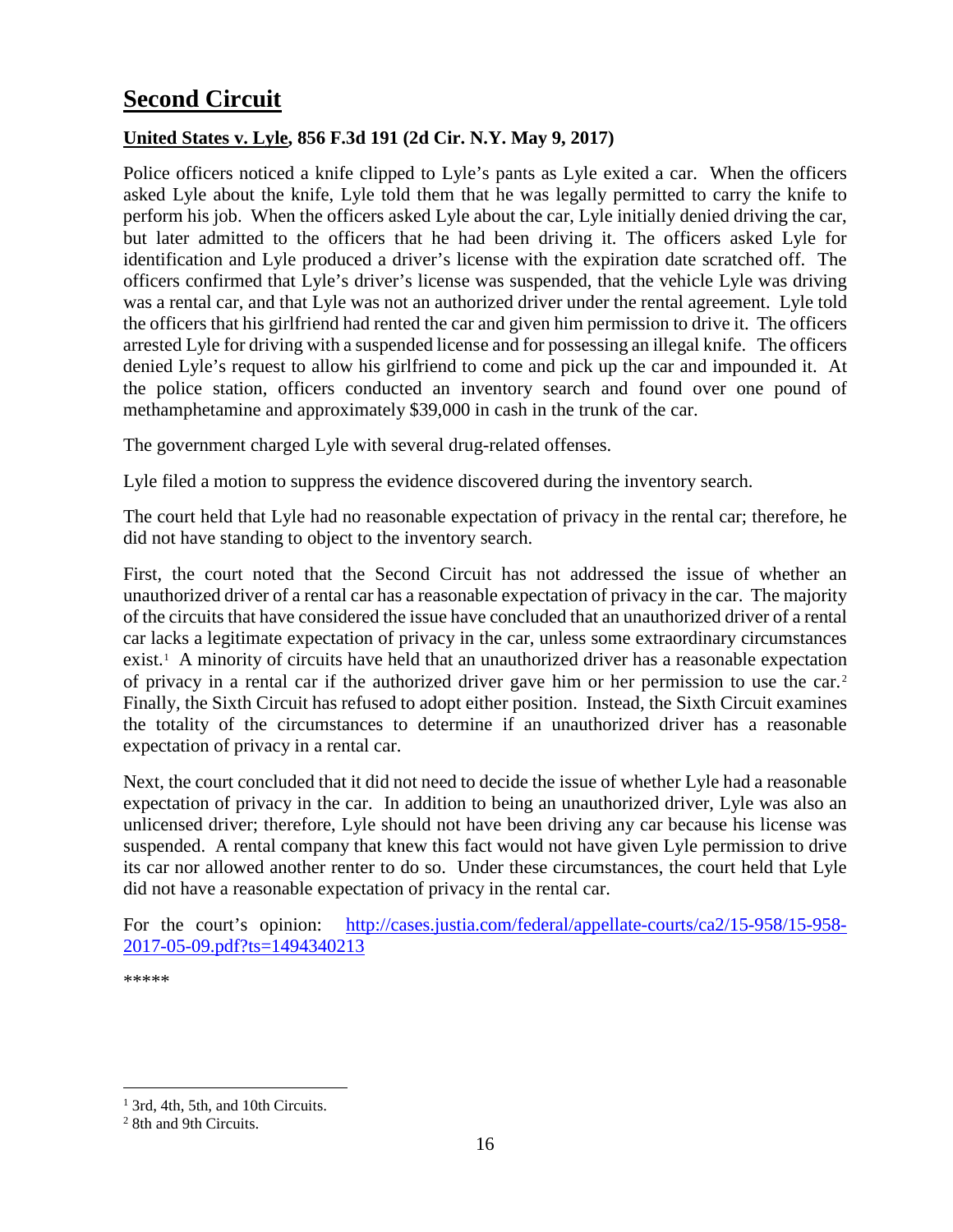#### **United States v. Ulbricht, 2017 U.S. App. LEXIS 9517 (2d Cir. N.Y. May 31, 2017)**

A jury convicted Ulbricht a/k/a Dread Pirate Roberts (DPR) of drug trafficking and other crimes related to his creation and operation of Silk Road, an online marketplace whose users primarily purchased and sold illegal goods and services. On appeal, Ulbricht argued, among other things, that evidence introduced against him at trial should have been suppressed because the government obtained it in violation of the Fourth Amendment.

After Ulbricht became a primary suspect in the government's investigation of Silk Road, the government obtained five "pen/trap" orders under *Title 18 U.S.C. §§ 3121-3127*. The orders authorized the government to collect internet protocol (IP) address data for Internet traffic to and from Ulbricht's home wireless router and other devices that regularly connected to Ulbricht's home router. In each order, the government specified that it did not seek to obtain the contents of any communications. Instead, the government sought to collect only "dialing, routing, addressing, and signaling information" that was similar to data captured by "traditional telephonic pen registers and trap and trace devices." Ulbricht claimed that the pen/trap orders violated the Fourth Amendment because he had a reasonable expectation of privacy in the IP address routing information that the orders allowed the government to collect.

The court joined the other circuits that have considered this issue and held that collecting IP address information, without content, is "constitutionally indistinguishable" from the use of pen registers and trap and trace devices to collect telephone dialing information.[1](#page-16-0) As a result, the court held that the pen register and trap and trace orders did not violate the Fourth Amendment.

Ulbricht also argued that the warrants authorizing the search and seizure of his laptop computer as well as his Facebook and Google accounts violated the Fourth Amendment's particularity requirement.

To satisfy the Fourth Amendment's particularity requirement, a warrant must:

- 1. Identify the specific offense for which the government has established probable cause;
- 2. Describe the place to be searched; and
- 3. Specify the items to be seized by their connection or nexus to the crimes for which the government has established probable cause.

The court held that the warrants authorizing the government to search the defendant's laptop computer as well as his electronic media accounts did not violate the [Fourth Amendment's](https://www.lexis.com/research/buttonTFLink?_m=e95d67a7ea92c28365dce208ea9cfe6d&_xfercite=%3ccite%20cc%3d%22USA%22%3e%3c%21%5bCDATA%5b2017%20U.S.%20App.%20LEXIS%209517%5d%5d%3e%3c%2fcite%3e&_butType=4&_butStat=0&_butNum=7&_butInline=1&_butinfo=U.S.%20CONST.%20AMEND.%204&_fmtstr=FULL&docnum=1&_startdoc=1&wchp=dGLbVzB-zSkAl&_md5=1e5e0b8a0419223159b7e3538f46c445) particularity requirement. First, the warrants explicitly incorporated by reference an affidavit listing the crimes charged, which included narcotics trafficking, computer hacking, money laundering, and murder-for-hire offenses. The affidavit also described the workings of Silk Road, the role of DPR in operating the site, and included information that established probable cause to believe that Ulbricht and DPR were the same person. Second, the warrants described the places to be searched. Third, the warrants listed the information to be seized and described how this information was connected to the offenses for which Ulbricht was charged.

For the court's opinion: [http://cases.justia.com/federal/appellate-courts/ca2/15-1815/15-1815-](http://cases.justia.com/federal/appellate-courts/ca2/15-1815/15-1815-2017-05-31.pdf?ts=1496241010) [2017-05-31.pdf?ts=1496241010](http://cases.justia.com/federal/appellate-courts/ca2/15-1815/15-1815-2017-05-31.pdf?ts=1496241010)

<span id="page-16-0"></span><sup>&</sup>lt;sup>1</sup> 3rd, 4th, 6th, 8th, and 9th Circuits.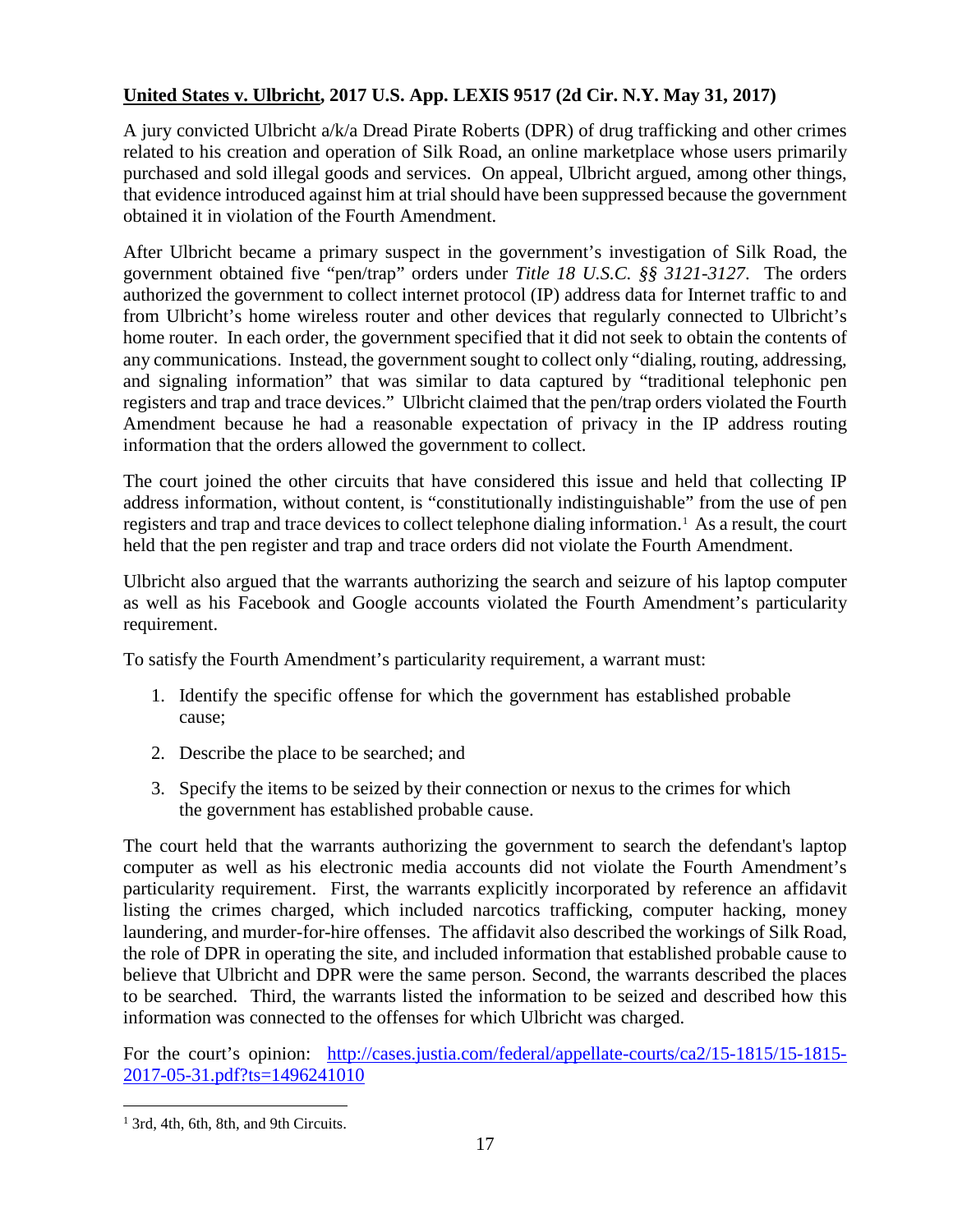# <span id="page-17-0"></span>**Fifth Circuit**

#### <span id="page-17-1"></span>**United States v. Wallace, 857 F.3d 685 (5th Cir. Tex. May 22, 2017)**

A confidential informant (CI) told a police officer that Wallace, a wanted fugitive, was living in Austin. The CI also gave the officer Wallace's cell phone number. After the officer confirmed that Wallace had an outstanding arrest warrant, he obtained a Ping Order for Wallace's cell phone under the federal pen-trap statute, *Section 2703(d) of the Stored Communications Act*, and state law. The Ping Order allowed officers to obtain real-time GPS location (prospective cell site data) of Wallace's cell phone from AT&T. The officers used this information to locate and arrest Wallace. When the officers arrested Wallace, they found a pistol and ammunition on the ground near him, as well as ammunition in his pocket.

The Government charged Wallace with being a felon in possession of a firearm.

Wallace filed a motion to suppress the evidence. First, Wallace argued that the Ping Order was invalid because the government failed to show that it sought an order to obtain information relevant to an "ongoing criminal investigation," as required by the federal pen-trap statute and the Texas Code of Criminal Procedure. Wallace claimed that the phrase "ongoing criminal activity" implied "new criminal activity," and did not cover the arrest warrant for his probation violation.

The court concluded that even if the Ping Order was issued in violation of the pen-trap statute or state law, Wallace was not entitled to suppression of the evidence as neither the pen-trap statute nor the Texas Code of Criminal Procedure provides for suppression of evidence as a remedy for a violation.

Wallace also argued that the government violated the Fourth Amendment by obtaining his prospective cell site data by obtaining a *§2703(d)* court order based upon "specific articulable facts," instead of a search warrant based upon probable cause.

The court disagreed. The court found little distinction between historical cell site data and prospective cell site data. In this case, the court held that the information the government requested was, in fact, a stored historical record because it was received by the cell phone service provider and stored, if only momentarily, before being forwarded to the officers. The court then concluded that like historical cell site information, prospective cell site data is not covered by the Fourth Amendment.<sup>[1](#page-17-2)</sup> Consequently, the court concluded that it is constitutional to authorize the collection of prospective or historical cell site information under *§2703(d)* if an application meets the lesser "specific and articulable facts" standard, rather than the Fourth Amendment's probable cause standard.

For the court's opinion: [http://cases.justia.com/federal/appellate-courts/ca5/16-40702/16-40702-](http://cases.justia.com/federal/appellate-courts/ca5/16-40702/16-40702-2017-05-22.pdf?ts=1495495848) [2017-05-22.pdf?ts=1495495848](http://cases.justia.com/federal/appellate-courts/ca5/16-40702/16-40702-2017-05-22.pdf?ts=1495495848)

<span id="page-17-2"></span><sup>&</sup>lt;sup>1</sup> In <u>U.S. v. Skinner</u>, the Sixth Circuit, the only appellate court to address the issue to date, held that obtaining prospective cell site data is not a Fourth Amendment search. The court reasoned that when a person voluntarily uses a cell phone, he has no reasonable expectation of privacy in the GPS data and location of his cell phone. See: [9 INFORMER 12.](https://www.fletc.gov/sites/default/files/imported_files/training/programs/legal-division/the-informer/informer-editions-2012/9Informer12.pdf)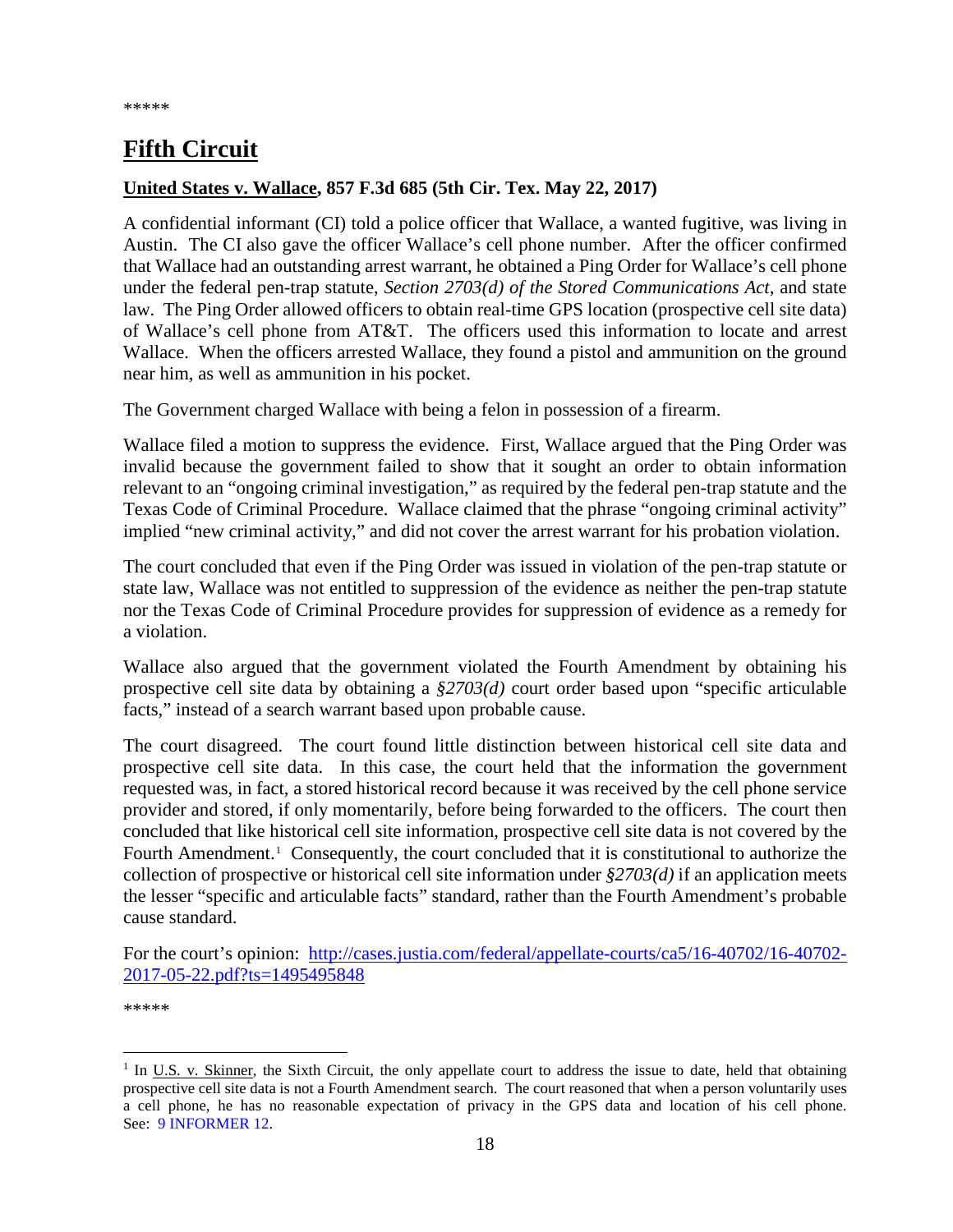# <span id="page-18-0"></span>**Sixth Circuit**

#### <span id="page-18-1"></span>**United States v. Dunning, 857 F.3d 342 (6th Cir. Ky. May 18, 2017)**

A police officer used a computer program that is part of a law enforcement software package known as the Child Protection System (CPS), to search for internet protocol (IP) addresses that had recently shared child pornography on a peer-to-peer (P2P) file-sharing network. The CPS software locates specified files on public P2P networks and records the IP addresses that have downloaded and made available for sharing files containing child pornography. When the software finds shared materials on these public networks, it logs the date, time hash values, file name, and IP address. After the officer received a CPS report, he obtained a warrant to search Dunning's residence for evidence of child pornography. During the search, officers seized numerous electronic devices, which contained thousands of images of child pornography.

The government indicted Dunning for knowingly receiving and possessing child pornography.

Dunning filed a motion to suppress the evidence seized by the officers. Dunning argued that the search warrant application was not supported by probable cause because the officer did not have the source code for the CPS software, which rendered any information in the CPS report unreliable.

The court disagreed. First, the court reiterated that along with the First Circuit, it has rejected the argument that a higher degree of certainty is required when the government uses software to locate IP addresses. Second, the officer established that he was trained to use, and had previously used software to investigate child pornography crimes. Third, the officer identified and confirmed that the files containing child pornography had been shared by Dunning's IP address on various dates. Finally, the court noted that the CPS software merely records information it finds on public P2P networks, automating law enforcement's task of searching those public networks, a task that could be done in real-time using publicly available tools.

For the court's opinion: [http://cases.justia.com/federal/appellate-courts/ca6/16-5164/16-5164-](http://cases.justia.com/federal/appellate-courts/ca6/16-5164/16-5164-2017-05-18.pdf?ts=1495134052) [2017-05-18.pdf?ts=1495134052](http://cases.justia.com/federal/appellate-courts/ca6/16-5164/16-5164-2017-05-18.pdf?ts=1495134052)

\*\*\*\*\*

## <span id="page-18-2"></span>**Seventh Circuit**

#### <span id="page-18-3"></span>**United States v. Radford, 856 F.3d 1147 (7th Cir. Ill. May 22, 2017)**

A uniformed police officer boarded an Amtrak train in Galesburg, Illinois to conduct a voluntary interview of Radford, whom he suspected might be transporting illegal drugs. The officer knocked on the door to Radford's roomette, which measured 3 ½ feet by 6 ½ feet, and Radford, without having to stand, opened the door. The officer identified himself and told Radford that he was doing "security checks" to "check for people transporting illegal narcotics on trains." The officer requested Radford's identification and train ticket. Radford handed the officer her identification and told him that she had an electronic train ticket, which was on her phone. After examining Radford's identification, the officer asked her a series of security questions and then asked Radford if she was transporting any illegal narcotics. After Radford replied, "no," the officer asked her if he could search her luggage. Radford told the officer, "I guess so. You're just doing your job." The officer asked Radford to step out of the roomette so he could search her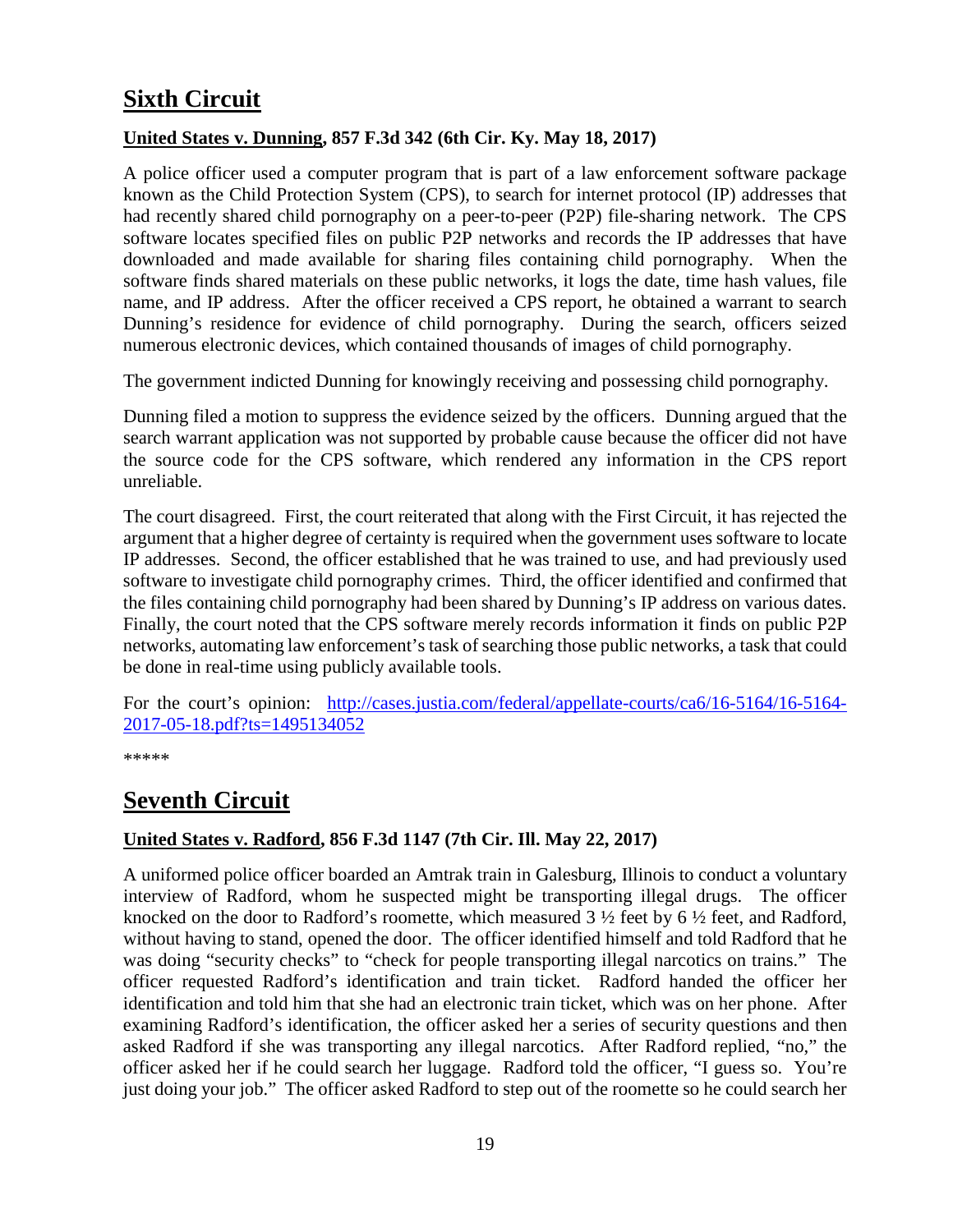luggage and Radford complied. The officer searched Radford's purse and makeup bag and found 707 grams of heroin.

The government charged Radford with possession with intent to distribute heroin. Radford filed a motion to suppress the evidence, arguing that the officer only discovered the heroin after he had unlawfully seized her. Radford claimed that she was intimidated by the officer because the roomette was small; the officer was in uniform and armed; the officer was white and she was black, and the officer did not tell Radford that she had a right to refuse to answer his questions or consent to a search of her bags.

The court disagreed. First, the officer did not enter the roomette until Radford consented to the search of her bags. Second, the officer's uniform and firearm established his identity as a police officer. Third, there cannot be a rule that a police officer is forbidden to speak to a person of another race. Finally, because the officer did not threaten to arrest Radford, there was no need to tell Radford that she did not have to answer his questions or consent to a search. As a result, the court held that the officer did not seize Radford when he questioned her.

Radford further argued that she did not voluntarily consent to a search of her bags.

Again, the court disagreed. The court concluded that Radford's response "I guess so," to the officer's request to search her bags was the same as answering, "yes." In addition, the court noted that there was no other evidence to indicate that Radford's response was not voluntary.

For the court's opinion: [http://cases.justia.com/federal/appellate-courts/ca7/16-3768/16-3768-](http://cases.justia.com/federal/appellate-courts/ca7/16-3768/16-3768-2017-05-22.pdf?ts=1495467059) [2017-05-22.pdf?ts=1495467059](http://cases.justia.com/federal/appellate-courts/ca7/16-3768/16-3768-2017-05-22.pdf?ts=1495467059)

\*\*\*\*\*

# <span id="page-19-0"></span>**Ninth Circuit**

#### <span id="page-19-1"></span>**S. B. v. County of San Diego, 2017 U.S. App. LEXIS 8452 (9th Cir. Cal. May 12, 2017)**

On August 24, 2013, three deputies went to David Brown's residence after family members reported that Brown, who had mental health issues, had been acting aggressively that day, and had warned that "someone was gonna get hurt" if he did not get alcohol. The deputies discovered that Brown was under the influence of Valium and had been drinking and taking medications all day. When Deputies Moses and Vories entered the house, they did not see Brown, but heard cabinets and drawers in the kitchen area opening and closing. After announcing their presence, Deputies Moses and Vories entered the kitchen from different sides of the wall that separated the kitchen and the living room. At this point, the deputies saw Brown, who had kitchen knives sticking out of his pockets. Deputy Moses pointed his gun at Brown and ordered him to raise his hands. Although Brown appeared to be under the influence, he eventually raised his hands to his shoulders, and complied when Deputy Moses ordered him to drop to his knees.

While Deputy Moses covered Brown at gunpoint, Deputy Vories and Deputy Billieux, who had now entered the kitchen, moved towards Brown to handcuff him. According to Deputy Moses, as soon as this occurred, Brown looked at Deputy Vories, lowered his arm, and told Deputy Vories to get away from him. Brown reached back, produced a knife with a six-to-eight-inch blade, moved as if he were going to get up, and pointed the knife at Deputy Vories. Believing that Deputy Vories was in imminent danger, Deputy Moses shot Brown three or four times, less than one second after Brown grabbed the knife, killing him.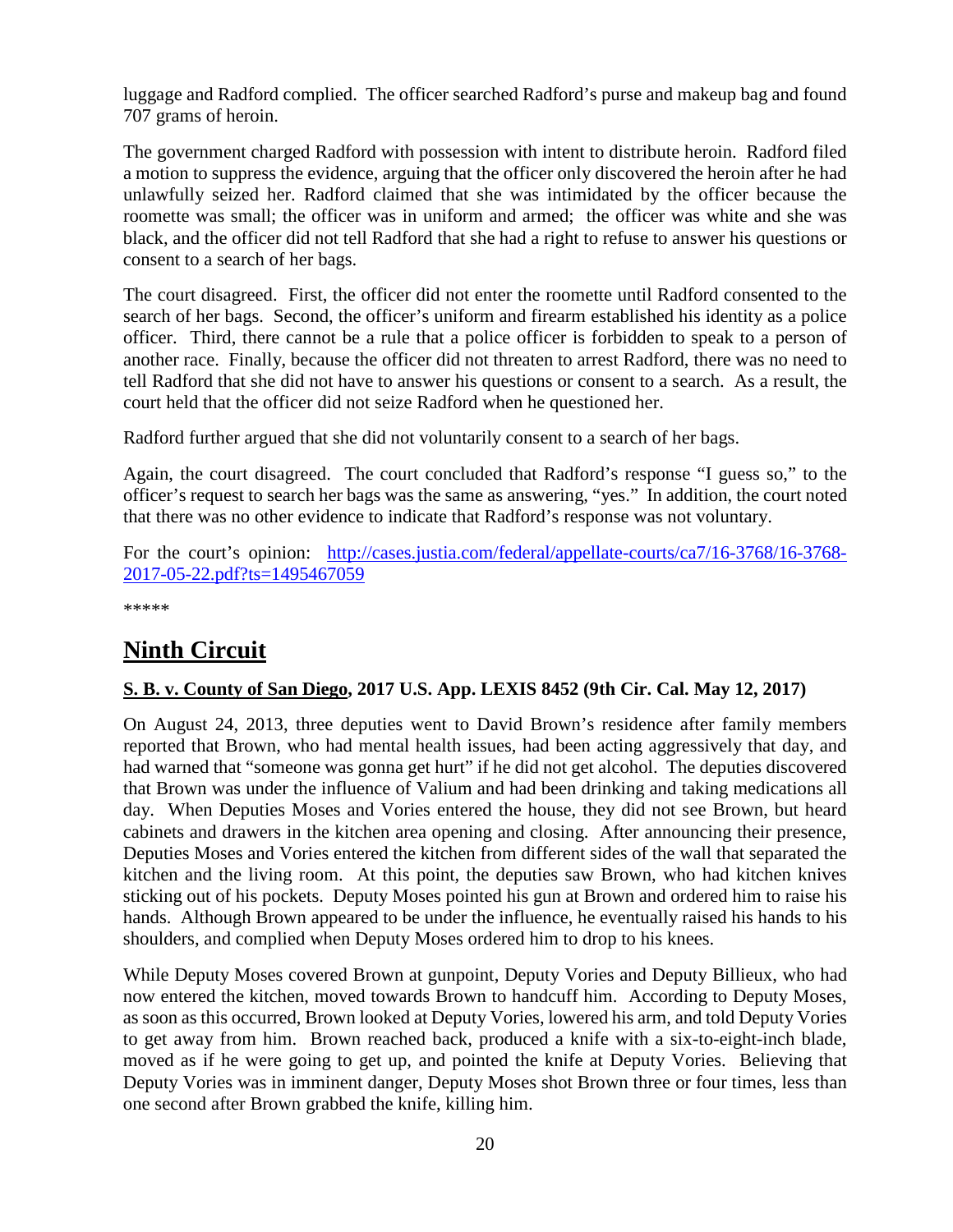The plaintiffs sued Deputy Moses and the County of San Diego claiming that Deputy Moses used excessive force in violation of the Fourth Amendment when he shot and killed Brown.

Deputy Moses filed a motion for summary judgment based on qualified immunity, which the district court denied after a hearing, which included testimony from Deputies Moses, Vories, and Billieux. Specifically, the district court found three material factual inconsistencies in the deputies' testimony, which it concluded needed to be resolved by a jury. First, whether Brown was on his knees or attempting to stand when he grabbed the knife and was shot. Second, whether Deputy Moses could see the other deputies clearly when he fired his weapon. Finally, whether Deputy Vories was three to five feet or six to eight feet from Brown when Brown grabbed the knife. Depending on how a jury resolved these inconsistencies, the district court held that a reasonable juror could conclude that Deputy Moses used excessive force when he shot Brown. Deputy Moses appealed.

The Ninth Circuit Court of Appeals reversed the district court, holding that Deputy Moses was entitled to qualified immunity. To determine whether an officer is entitled to qualified immunity, the court considers: (1) whether there has been a violation of a constitutional right; and (2) whether that right was clearly established at the time of the officer's alleged misconduct.

First, the court agreed with the district court that a reasonable juror could find a Fourth Amendment violation based on the inconsistencies from the deputies' testimony.

However, the court disagreed with the district court and held that it was not clearly established on August 24, 2013 that using deadly force in this situation, even viewed in the light most favorable to the plaintiffs, would constitute excessive force under the Fourth Amendment. The court noted that the general use of force principles outlined in [Graham v. Connor](https://supreme.justia.com/cases/federal/us/490/386/case.html) and [Tennessee v. Garner](https://supreme.justia.com/cases/federal/us/471/1/case.html) do not by themselves create clearly established law outside an obvious case. Instead, a court must "identify a case where an officer acting under similar circumstances as [Moses] was held to have violated the Fourth Amendment." Here the court could not find such a case, and this case did not involve an "obvious" or "run-of-the-mill" violation of the Fourth Amendment under Graham and Garner.

For the court's opinion: [http://cases.justia.com/federal/appellate-courts/ca9/15-56848/15-56848-](http://cases.justia.com/federal/appellate-courts/ca9/15-56848/15-56848-2017-05-12.pdf?ts=1494608643) [2017-05-12.pdf?ts=1494608643](http://cases.justia.com/federal/appellate-courts/ca9/15-56848/15-56848-2017-05-12.pdf?ts=1494608643)

\*\*\*\*\*

# **Tenth Circuit**

#### <span id="page-20-0"></span>**United States v. Morgan, 855 F.3d 1122 (10th Cir. Okla. May 2, 2017)**

At approximately 10:30 p.m., a police officer stopped a man for riding a bicycle against traffic and not using a bicycle headlight. As the officer approached the man, he saw the man move his hands towards his pants pockets. The officer ordered the man to keep his hands out of his pockets and asked him for identification. The man told the officer that he had done nothing wrong and had no identification. The man eventually told the officer that his name was Stanford Wallace, and gave the officer a birthdate and social security number. During this time, the officer noticed that as the man sat on his bicycle he kept his head and body straight forward, not making eye contact.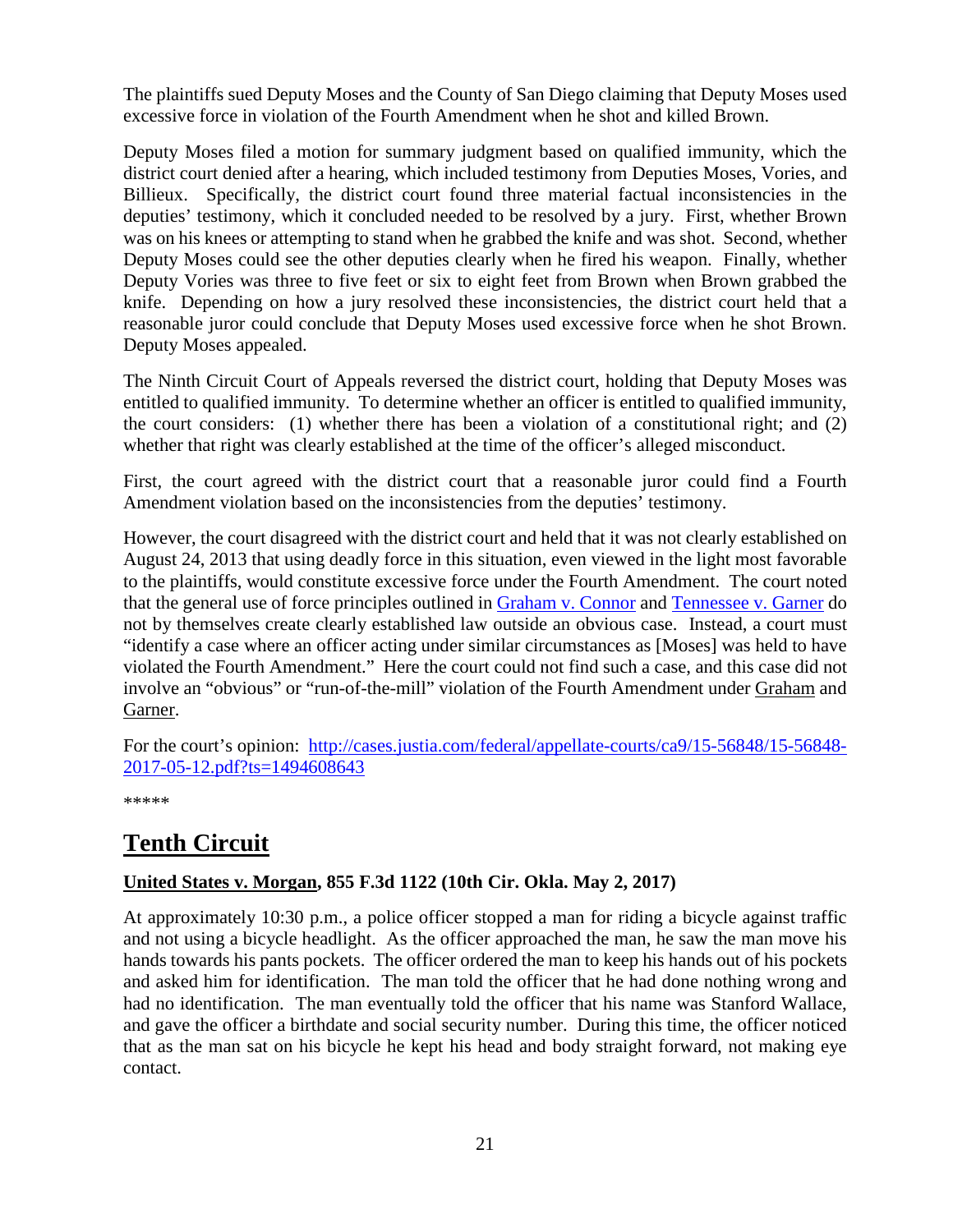After the officer ran the man's information through police databases, he received back a "no result" response. A "no result" response means that no match exists for the information entered, which caused the officer to believe that the man had lied about his identity. The officer called for backup, reapproached the man, and asked him to step off his bicycle. The man refused to get off his bicycle and after backup officers arrived, he refused a second request to get off the bicycle, reaching for his front pants pocket instead. Believing that the man might be grabbing for a concealed weapon, the officers tackled him to the ground. Once on the ground, the man concealed his arms under his stomach, preventing the officers from handcuffing him. After the man refused to show his hands, one of the officers deployed his taser against him. The officers then handcuffed and frisked the man, finding a loaded handgun in his front pants pocket. The officers transported the man to the station where they identified him by his fingerprints as Philip Morgan.

The government charged Morgan with being a felon in possession of a firearm and ammunition.

Morgan filed a motion to suppress the firearm, arguing the officer exceeded the scope of the traffic stop by asking him for identification, then ordering him off his bicycle, and finally by taking him to the ground and deploying his taser against him.

The court disagreed. First, there was no dispute that the officer lawfully stopped Morgan after he saw Morgan violate the traffic laws by riding his bicycle against traffic and failing to use a headlight in the dark.

Second, as part of the lawful stop, the court held that the officer was authorized to request Morgan's identification even though Morgan was not required to have a driver's license to ride his bicycle. In addition, when Morgan gave the officer a false name, he delayed the officer's ability to learn his true identity. As a result, the officer could not immediately write a citation and complete the stop. The court concluded that Morgan was responsible for extending the duration of the stop, not the officer.

Third, the court held that the officer did not violate the Fourth Amendment by ordering Morgan to get off his bicycle. The court saw little difference between the officer ordering Morgan off his bicycle and when an officer orders a driver to step out of an automobile during a traffic stop, which is allowed under the Fourth Amendment.

Fourth, the court held that after Morgan disobeyed earlier commands not to reach inside his pants pocket, it was reasonable for the officers to tackle him to the ground to protect their own safety.

Finally, once on the ground, the court found that the officers were justified in deploying a taser against Morgan after he refused their commands to remove his hand from beneath himself.

For the court's opinion: [http://cases.justia.com/federal/appellate-courts/ca10/16-5015/16-5015-](http://cases.justia.com/federal/appellate-courts/ca10/16-5015/16-5015-2017-05-02.pdf?ts=1493740858) [2017-05-02.pdf?ts=1493740858](http://cases.justia.com/federal/appellate-courts/ca10/16-5015/16-5015-2017-05-02.pdf?ts=1493740858)

\*\*\*\*\*

### <span id="page-21-0"></span>**Eleventh Circuit**

#### <span id="page-21-1"></span>**Jones v. Fransen, 2017 U.S. App. LEXIS 8816 (11th Cir. Ga. May 19, 2017)**

Jones' ex-girlfriend called 911 and reported that Jones had broken into her apartment and was carrying a television to his car, which was parked at her apartment complex. Officers Towler and Ross responded as well as Officer Fransen and his police-canine, Draco. Once on scene, the